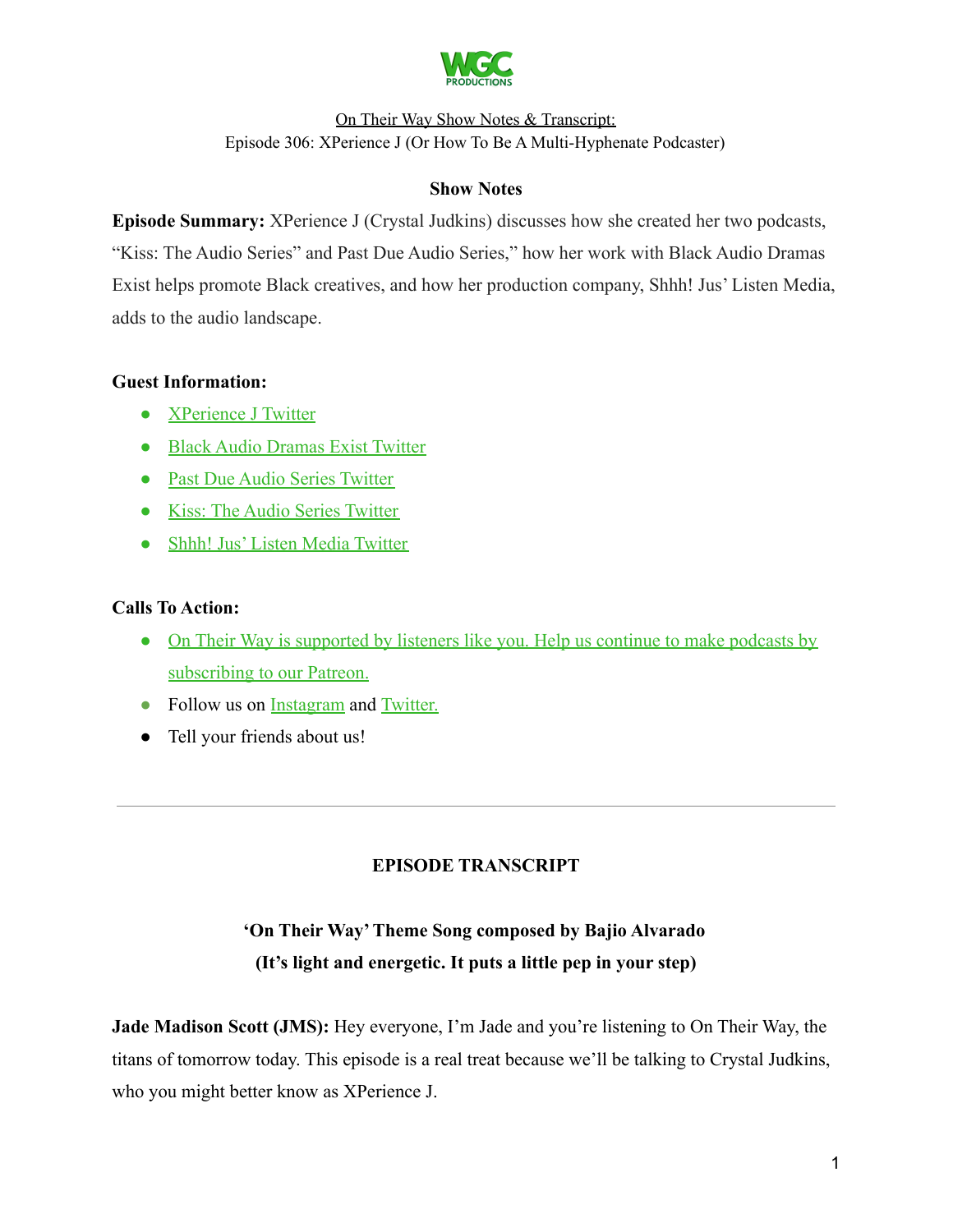

**JMS:** I really admire Crystal for her dedication to quality sound design and her commitment to amplifying Black voices in the medium, because as a new Black voice in the medium, it's wonderful to be able to go to one place and find so many other Black people from all across the world making their own cool art. But let's not dilly dally like a bunch of lost ducklings let's get into it. Before the interview you'll hear a trailer for the latest season of her podcast, Past Due: An Audio Series. As always the transcripts are at our website, wgcproductions.com, and please remember this is a WGC Production.

# **'On Their Way'Theme Song Fades Out 'Past Due Audio Series'Trailer Fades In**

### **(Alarm Clock Buzzes And Is Turned Off)**

**Kenna:** There's something about morning sex that just does something to you. Especially when it's in your own bed and your own house. That's right. I finally moved out of my Momma's house and into a cute ass apartment downtown. I can't even describe the feeling of finally being able to have my own. Having the freedom to do what ever and whoever the fuck I choose. All I could think about when I signed the lease was "thank God." I can't help but feel like things are finally falling into place, playing out the way they should. I hadn't had this feeling since I released Keena tells all.

It's been a whirlwind of a year and I am loving it. Yes, she is booked and busy. Highly favored. Blessed. I've been on radio shows.

#### **(Through Radio Static)**

**DJ Juvie:** Good morning, fam. This is DJ Juvie and I'm here with the beautiful and talented Keena Matthews. That's right! Ms. Keen Tells All is in the building.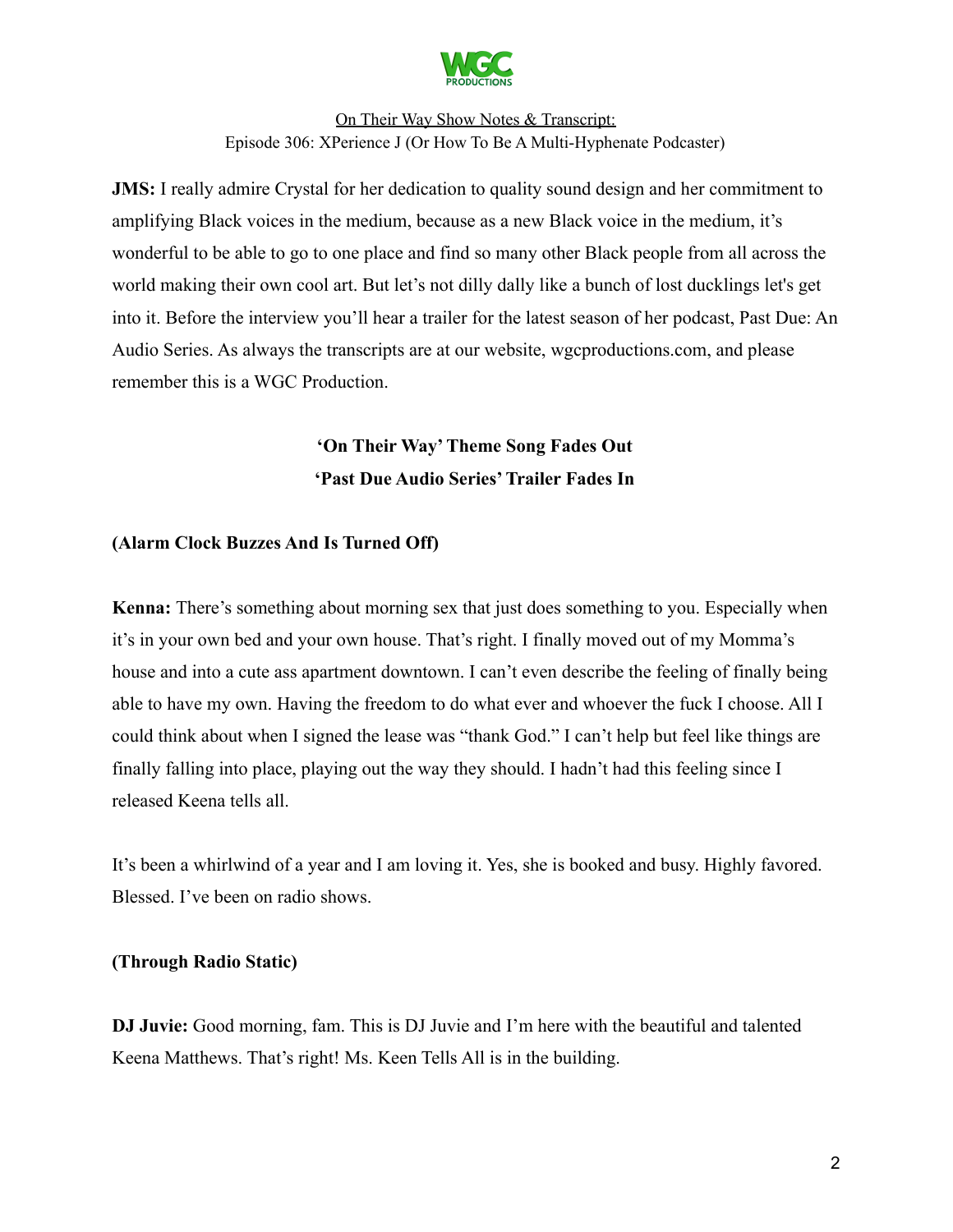

**K:** Thank you so much, Juvie. It's such a pleasure to be here. (Radio Static Ends) And featured on podcasts-

**Podcast Host:** Welcome back to another episode of Black Girls Thrive. Today we are joined by a woman who is truly thriving. Keena, boo, you really out here doing the damn thing. What tips do you have for Black women trying to get on your level?

**K:** Yo, if I'm gonna be a hundred percent transparent, I'm still trying to figure it all out. Um, to be honest a lot of the shit that I'm doing right now is petrifying. It's scary. It's gooky, and its...it's scary as hell. But take a chance on yourself. Even if it's scary, even if you're unsure, uncertain about the future, um do it afraid. I've been saying that with my friends, it's like a common theme lately for us. Do it afraid. Jump anyway.

**PH:** Yaaas! We love it.

**K (V.O.):** Your girl's been working hard and this is only the beginning. Season 2, coming soon.

### **'Record Scratch'**

**JMS:** XPerience J (Crystal Judkins) is a multi-hyphenate creative from Alexandria, Virginia. She is the co-founder of Black Audio Dramas Exist, where she promotes creatively provocative audio dramas written, produced, and starring Black creatives. XPerience is passionately driven by her love of the arts and the innate desire to amplify Black voices through media. She has written and produced two audio dramas, "Past Due Audio Series" and "Kiss: The Audio Series," which can currently be found on most major streaming platforms. Most recently, she established Shhh! Jus' Listen Media, where she uses her love of sound to produce innovative audio experiences that will change the face of audio dramas forever. Hey, how are you? How are you doing XPerience?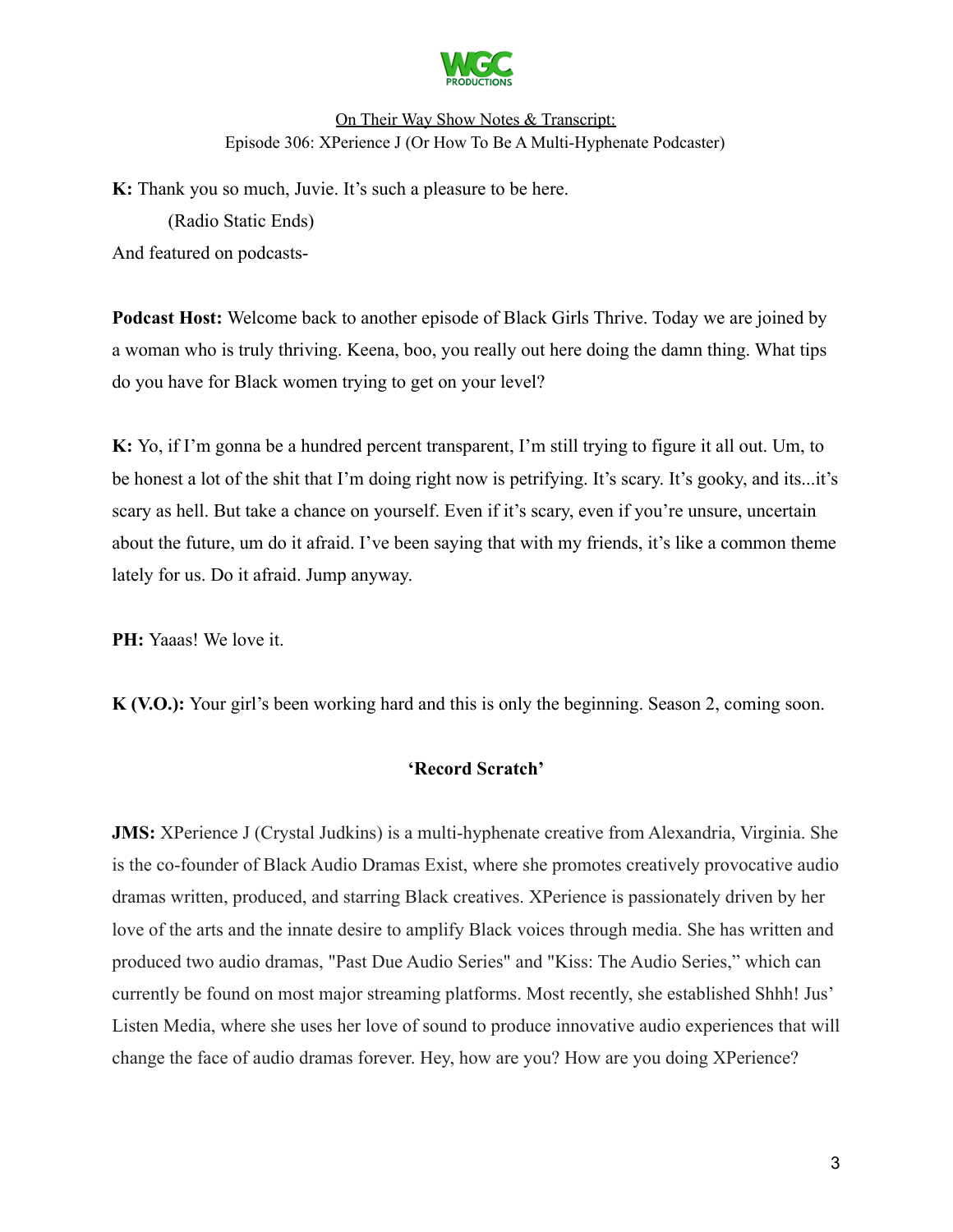

**Crystal Judkins (CJ):** I'm so good. How are you?

**JMS:** I'm doing really, really well. I'm…this is great. Full disclosure, I really appreciate BlackAudioDramasExist because I wouldn't have found as many Black audio dramas without, without you guys, so thank you for that.

**XJ:** Oh, wow. That's dope.

### **(Crystal Laughs)**

**JMS:** Yeah. All right. So, I'm just going to break into this with the first question I asked quite literally, everybody on this show, which is where are you from and where are your roots?

**CJ:** Um, I am from Alexandria, Virginia. It's in the DC Metro area. It's a small part of Virginia, as compared to other parts, and, uh, It's almost city, but not quite. It's like step away from being the city, but yeah. So, when other people ask or discuss Alexandria or, you know, even this area, they see it as more so the South, although we're like technically under the Mason-Dixon line, I felt like a Northerner.

### **(Jade and Crystal Laugh)**

**JMS:** Okay. Okay. Wonderful. And could you just explain, in your own words, what exactly it is that you do?

**CJ:** Uh, everything.

### **(Jade and Crystal Laugh)**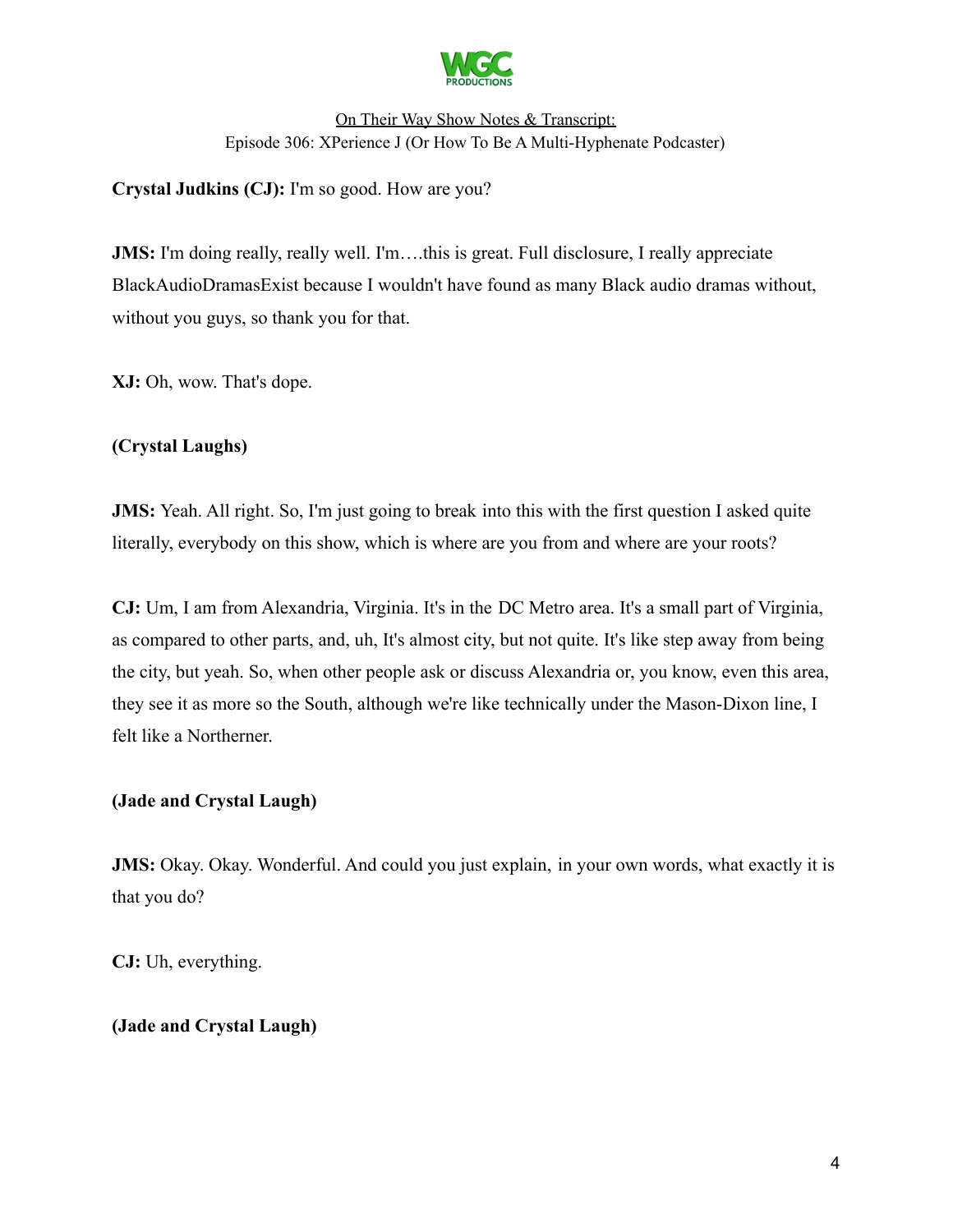

**CJ:** Um, people call me the Jack-of-all-trades. I am a writer, a creator since I was little I, anything that I could do to create something, put something together, um, it started with writing and music and just kind of flourished into those other sectors of those things. As early as I can remember, I was somebody who wanted to build and create things from scratch.

**JMS:** Mhmm. And how exactly did you get into the audio drama sphere?

**CJ:** Um, so a few years ago, I want to say 2017, one of my friends, actually, she started listening to Fruit by Issa Rae.

### **JMS:** Mhmm.

**CJ:** Um, and she sent it to me. She was like, "I don't know why I thought about you, but as soon as I heard this, I thought about you." And I literally, like, download it. I think it was Yewolf or something at the time where you still kind of had to pay for certain podcasts. Um, I think that's what it's called. And um, so she gave me her password, so I wouldn't have to pay, and I just put it on and I was just like, "yo, what is this?" I had never, I had heard similar things, you know, they have radio dramas and things like that, but this was so different and it was, you know, starring Black people, you know?

### **JMS:** Mhmm.

**CJ:** So, it was just, it was just very, very different for me. And I was just like, as I listened, like I finished the whole first season and then season two was like, I think either it was out or about to come out. So, anyway, I ended up binging that, and then I was like, okay, what's next? Um, I need more like I was addicted. And so I started looking for other ones and I couldn't find it, and I was like, you know what, I'm going to make my own. And I literally kinda went from there. And at the time, um, I was going through my own issues.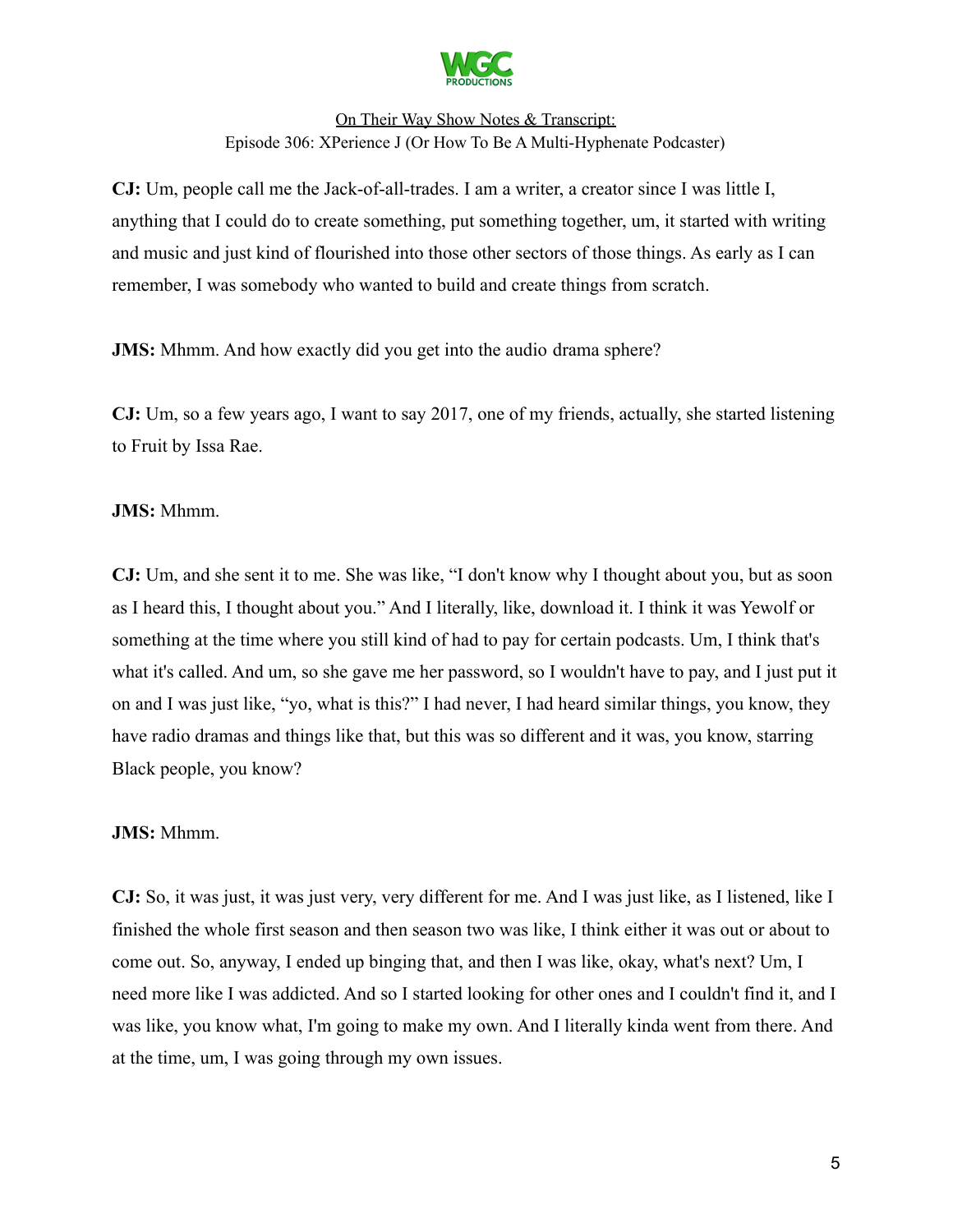

**CJ:** My mom had just gotten sick and I left one of my, I had two jobs at the time, I left my part-time job so money started to get funny, my mom was sick, so it was just like a lot going on, and so writing at that time became my therapy. So, I actually came up with the idea for Past Due Audio Series because of that.

That's basically how it started. I started writing it, and I actually, like, I tell people all the time, I started writing Past Due Audio Series three years ago and I didn't put it out until 2019 because I didn't know what to do with it. I knew what I wanted to do sorta, but like, I didn't know how, and it was just like, okay. By 2019, I had worked through some of my issues that I was going through before. So, it was just like, okay, you need to do something with this, but yeah, all of that, it just kind of fell into each other. It just, it just happened, honestly.

### **JMS:** Okay.

### **(Crystal Laughs)**

Well, you mentioned something that was interesting in there that I want to ask you to expand upon. You said that you had it, you had it for three years and you kind of kept it with you cause you didn't know how to put it out. So how did you learn how to put it out and like put it together in that way?

**CJ:** I just kind of made it up. Like I didn't even-

### **(Crystal Laughs)**

I knew that, okay, you had to record, you know what I'm saying? And I was familiar with, you know, sound effects and things like that, only because I told you I'm a creative. So, like years ago I was like recording my poems and things like that. And then putting little sound effects on it and I used to think that was the coolest thing. Um, and so I had already dabbled with it, you know, just not as professional as it is now, but, you know, I had dabbled with that before. So, I was like, oh, that's kinda like what I was doing, but they took it to the next level.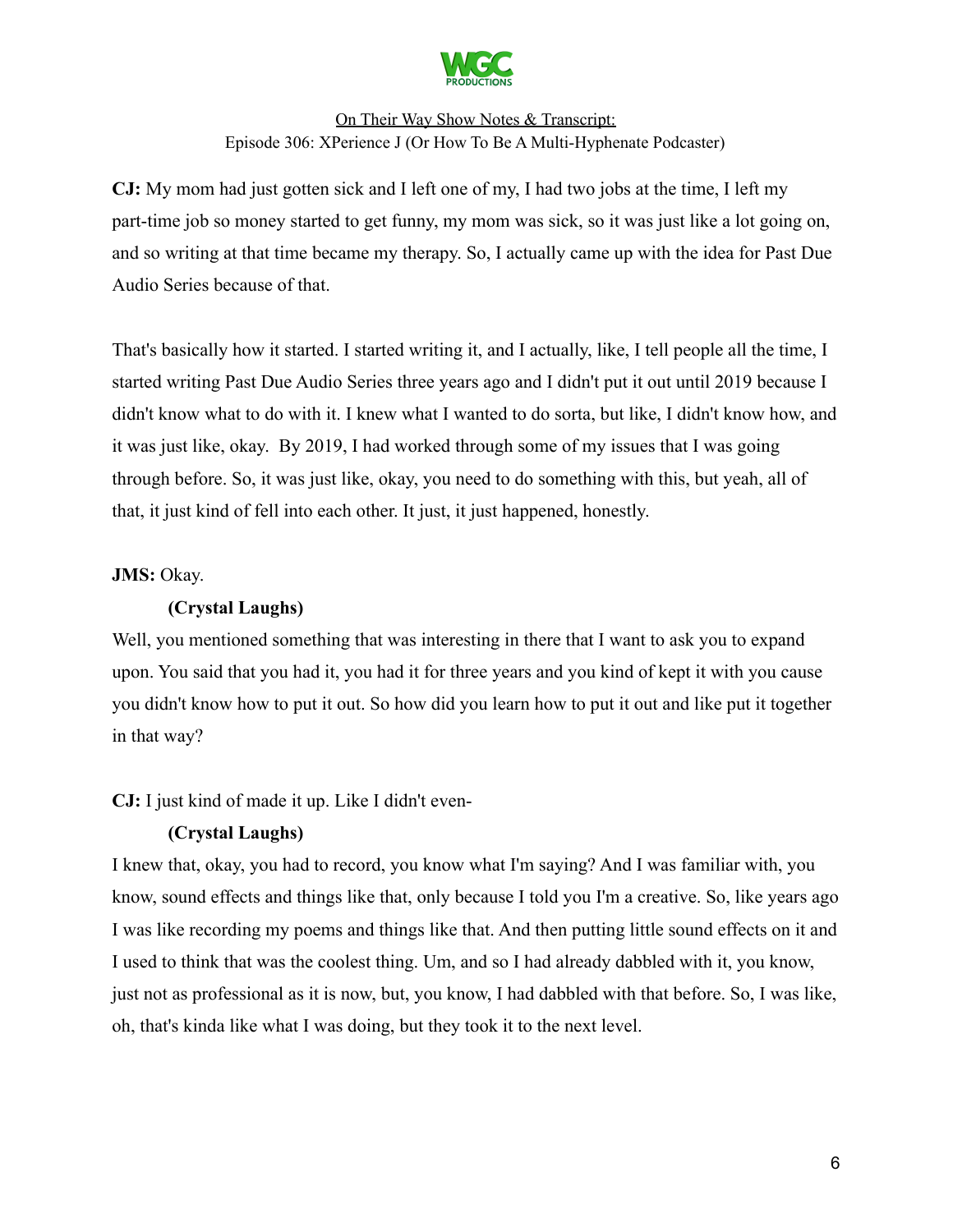

**CJ:** So, I just got to figure out how to take it to the next level. And honestly, even with, uh, the whole season of Past Due everybody loved it, however, when I listen to it, I cringe-

### **(Jade Laughs)**

Because now I know how to do it and make it sound great. You know what I'm saying? So. After a while I started to, you know, Google and like I'm self-taught and everything I do, um, so I went rogue. I winged it a lot.

# **(Crystal Laughs)**

A lot.

**JMS:** Okay. Well, let's talk about like the process that you did to develop Past Due, and then we'll get to Kiss, uh, sort of, kind of chronologically we'll come to it after we sort of talk about this.

**CJ:** Okay.

**JMS:** But, um, so with Past Due, as you mentioned, like it's a show that kind of was like therapy for you. I mean, like even when listening to it, even without knowing the story behind it, I could tell it was still a really personal show if only for the fact that you, like, created it and wrote it and acted as the main character, like it was clearly very close to you.

**CJ:** Right.

**JMS:** So, can we talk about once you, like, wrote the first drafts of it what was that editing process like, since a lot of it may have been raw?

**CJ:** Um, It was kind of hectic because I didn't realize what I was getting myself into, um, to be the person who was going to not only write it, edit it, and then I had the nerve to want to be the main character-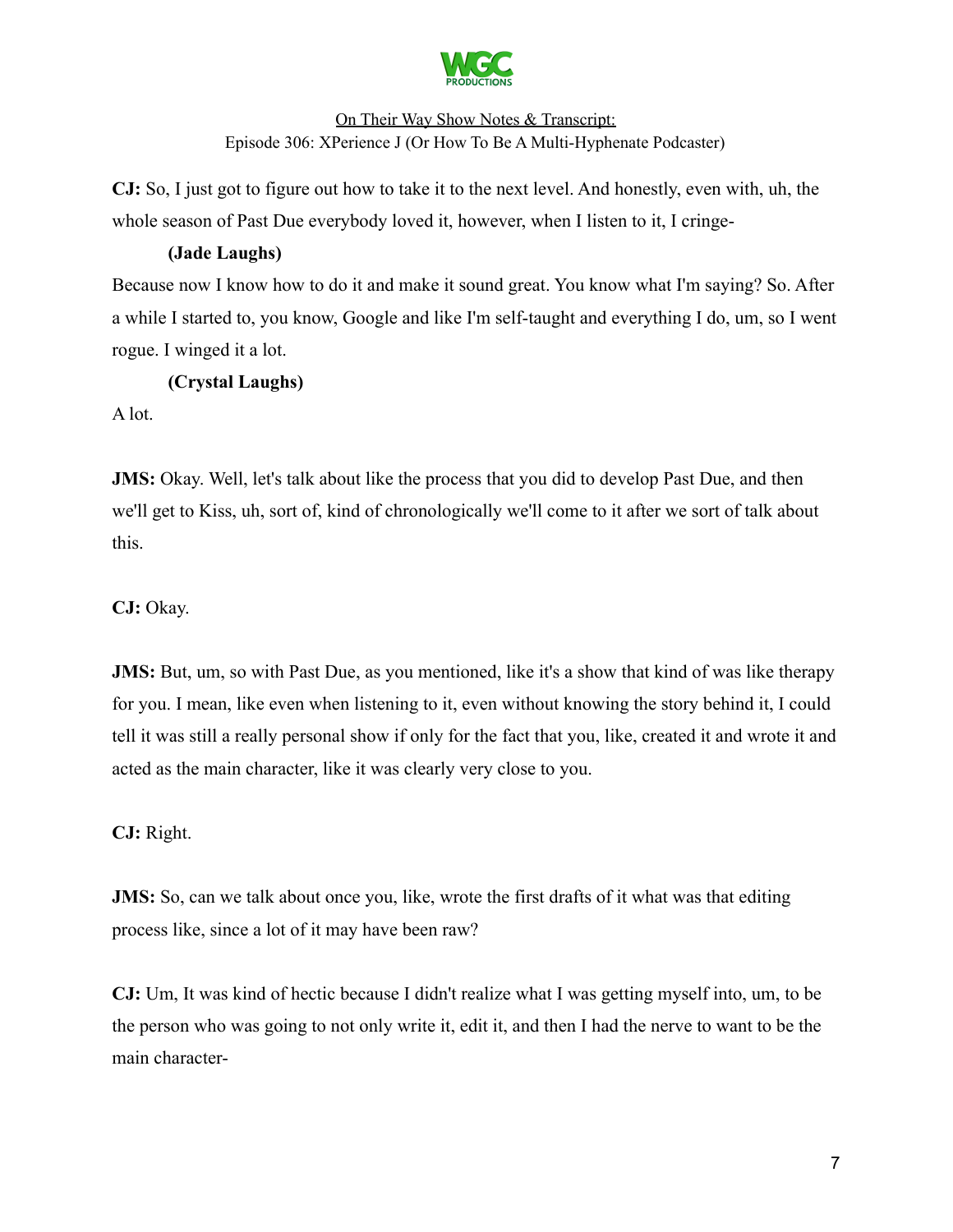

### **(Jade Laughs)**

**CJ:** Not like a little character, but the main character. Like Crystal, what were you thinking? And I had a full-time job at the time, so I was doing a whole bunch. Um, but that process, it was hard in the fact that that was the first time that I was even, even though it was fiction, a lot of it is fiction, let me just say that, but even having to tell spurts of my reality is difficult. Um, I'm very personal, uh, and private, and so even having to share even a little bit of myself was kind of hard, but again, it was therapy. So, I think that was the hardest part. Trying to determine which parts to keep in which parts to take out. Because like I said, it was like a journal for me, so I'm just writing everything and then some of it I'm like, okay, Crystal, they really don't need to know that.

#### **(Jade Laughs)**

Go head. Take that part out.

#### **(Crystal Laughs)**

Don't delete that or keep it, but, you know, change it so that, cause I definitely had that, um, what's that movie called, uh, the Best Man syndrome. Like I was like, I don't want nobody coming after me saying nothing, you know? So I had to definitely of course change names and situations. And so many people were like, oh, did that happen to such and such? And I'm like, no, I, some people are literally two or three people put together, you know what I'm saying?

#### **JMS:** Mhmm.

**CJ:** I didn't want it to be obvious, like, oh, that has to be your friend such and such. Like, even though people say that anyway, like, no-

### **(Jade and Crystal Laugh)**

No, I definitely put three or four people's scenarios together so that you wouldn't be able to really guess it.

#### **JMS:** And-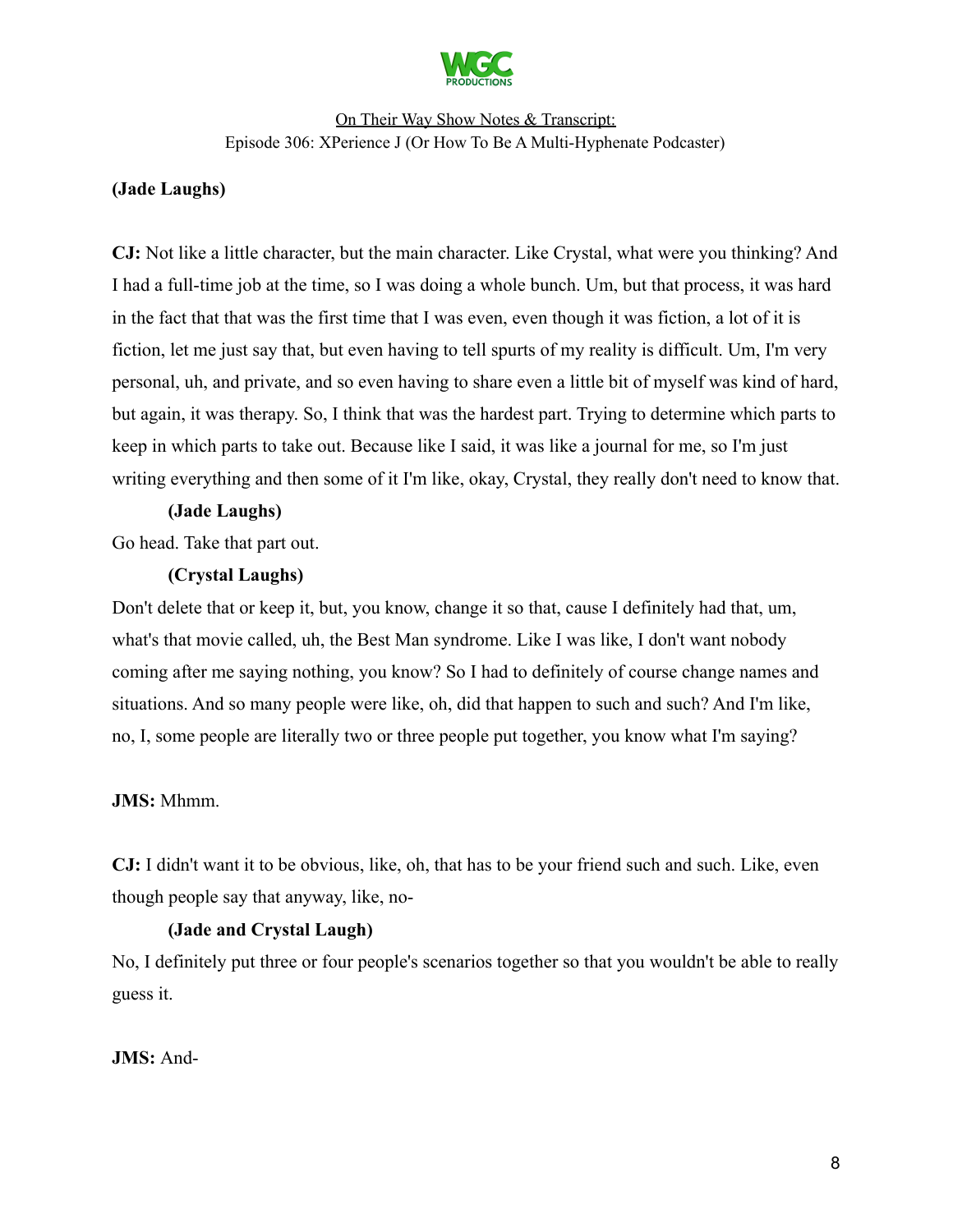

**CJ:** Uh-

**JMS:** Oh, no, no. Go ahead.

**CJ:** Oh, no, no, no. I was just going to say, but that was the most difficult part of the editing. Uh, and of course, sometimes you don't write exactly like you speak, so I had to go through and edit it and make her sound like she would, how, the way that she was speaking. So, if I'm trying to be politically correct or, you know, uh, even with, uh, just how you say certain things. Like you might write it out, you know, and I can not think of the word, but anyway, you just-

# **(Jade and Crystal Laugh)**

You don't write the way you speak is basically what I'm trying to say. So, I would have to switch stuff up to make it sound natural other than just being written, you know, professionally.

**JMS:** Mhmm. Um, and you know, that actually is one of the things that first stood out to when I was listening to Past Due, besides the fact that, like the sound design was good and that stood out to me, but like the, one of the first things was the fact that the writing sounded like me and my friends.

### **CJ:** Yeah.

**JMS:** And I really appreciate that, cause you don't hear like a lot of, like, good AAVE in a lot of audio dramas, so like, I mean, it really stood out. You did a great job.

**CJ:** Thank you.

**JMS:** Yeah, it was just so musical.

### **(Crystal and Jade Laugh)**

Okay. So, so, like the writing, the editing, what was the casting process like?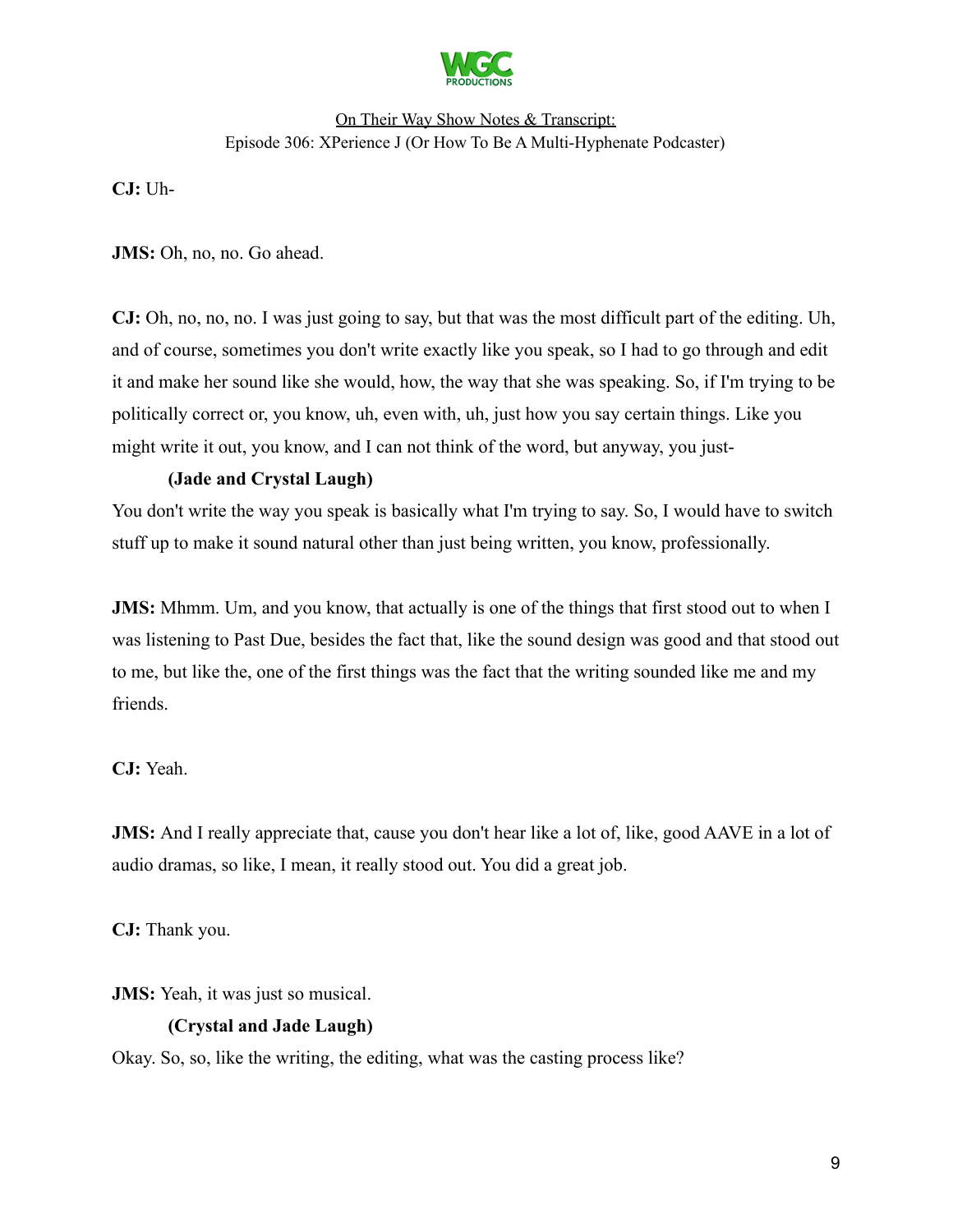

**CJ:** Oh, gosh, don't even listen to this. This is horrible. Don't do this. Okay?

### **JMS (Laughing):** Okay.

**CJ:** I just...honestly, season one was a free for all, so whenever people hear it and say great things about it, I'm always really, really honored because I didn't know what I was doing, guys, like at all. I did not.

**JMS:** Who does?

### **(Crystal Laughs)**

**CJ:** So, I was getting friends and I did, like, I went on Craigslist and looked up for people also.

### **JMS:** Mhmm.

**CJ:** And mind you, some of those people, like the first three episodes I wrote and recorded and produced all of that three years ago. So, that was kind of good but bad because once I decided that I was going to finish it, some of those people were like, "yeah, we don't do that anymore."

### **(Jade and Crystal Laugh)**

You know? So, it was just like, "oh my gosh, I got to continue on and figure this out" and things like that. So, it was kinda tough. I just, I definitely didn't do it the right way, but I think that was just because I didn't know what I wanted to do with it. This go round, cause we are working on season two, um, I was able to hire writers and things like that and I already, we're going to have a casting call, so I will not have, we will not go through that again-

#### **(Jade Laughs)**

But big ups to all my friends who really, I was like, "hey, record this real quick." Like, it was great.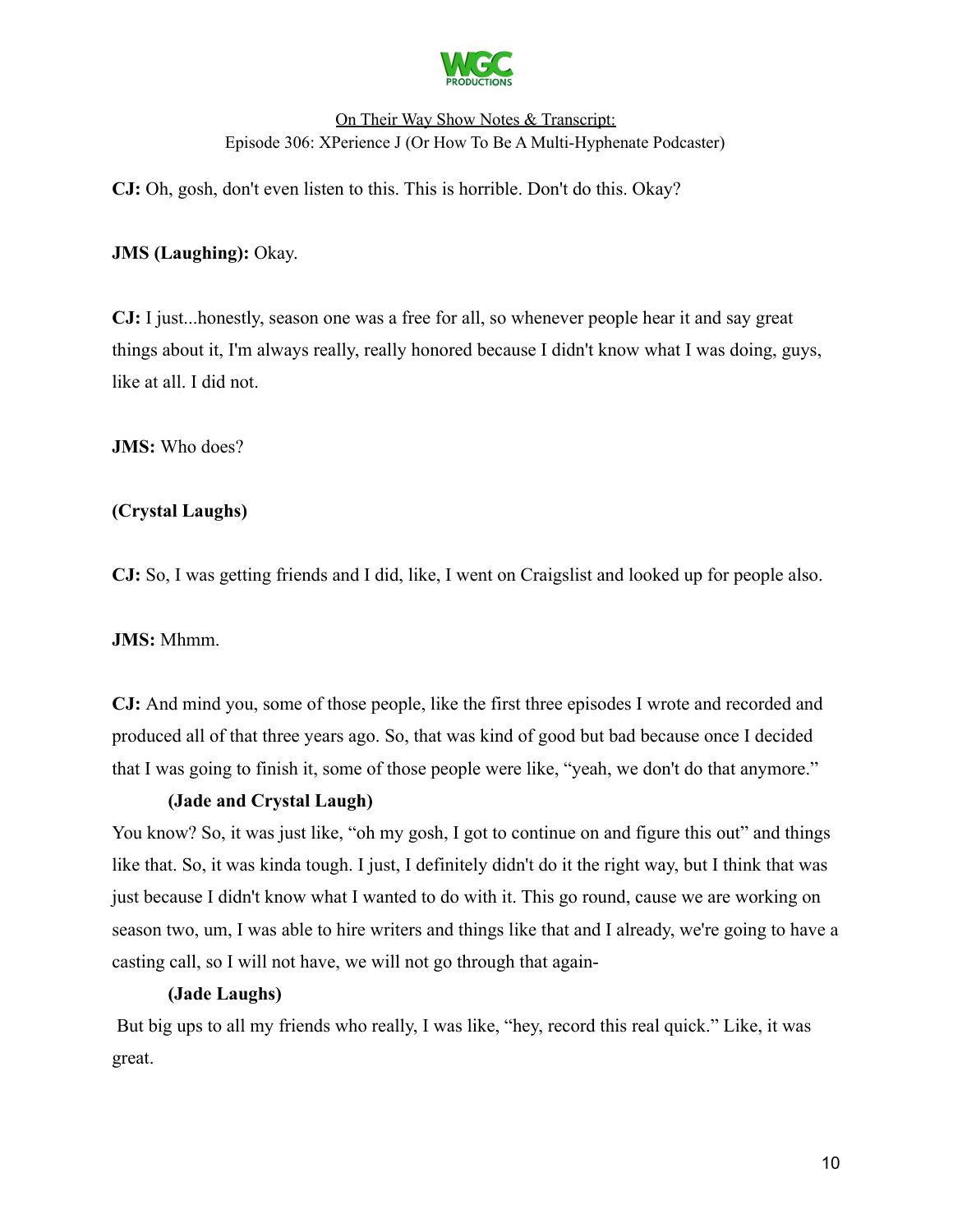

**JMS:** Alright, to kind of talk about....yeah, I guess it's now is a fine time, let's sort of get into like what season two, uh, what the process for like developing season two was like. And one thing that stood out to me when I was doing research and like you, again, you just said it is that you have...you're hiring for writers this season.

### **CJ:** Mhmmm.

**JMS:** And one: I want to know like what it's like business wise to, like, go on and hire people for this project you're working on. And two: what's it like creative wise, because before, like this was your baby, like you were the writer, you had the main creative vision, you developed the voices and now you bring on other people. Like, what's it like working with other people with something like?

**CJ:** Um, scary, but also just, it was a load off. And not to go into Kiss, but I, as soon as Past Due was done, I waited maybe a month and then started working on putting Kiss out.

### **JMS:** Mhmm.

**CJ:** Which is not a great idea. I mean, it is for people who can do it, bless you-

#### **(Jade Laughs)**

But like, it was not a great idea for me because I'm the person that will pack everything on and get everything done, and then will just drop everything. Like I went through creative burnout for the all of 2020, um, because of that. Because instead of taking it, cause I told myself after Past Due I'm going to take a little break and then come back and, you know, and put out Kiss. I didn't really have the chance to do that. So, it was just a lot with that. But overall, I would say I do...like, the writers, um, I knew one of them, and then the other one was someone who, uh, was referred to me and we have, you know, monthly, right now is about monthly, uh, or yeah, monthly, monthly meetings about each episode.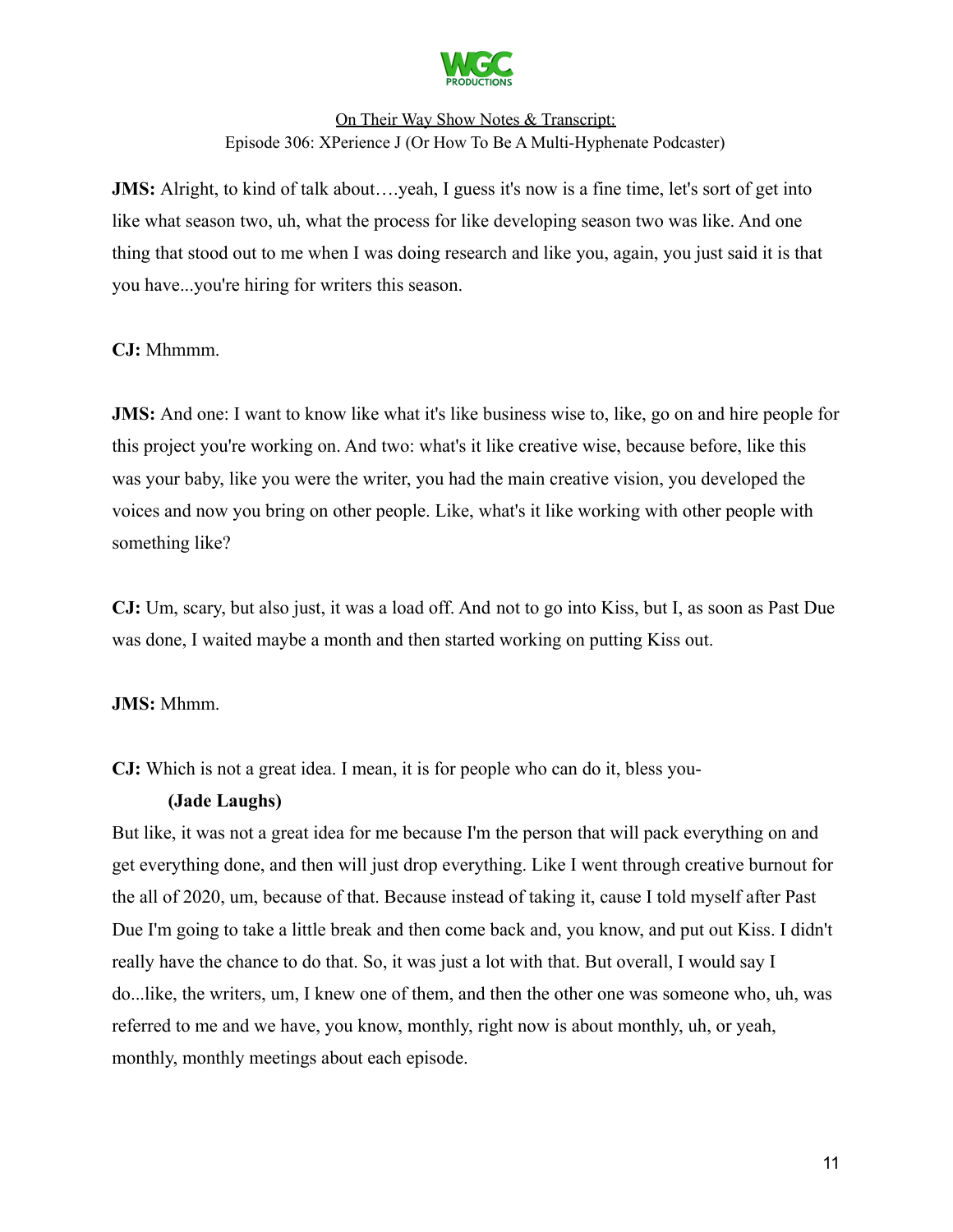

**CJ:** So, that's kind of how I stay in the loop, and then I say, "oh, I don't like this." "Yes. I like that." You know, those kinds of things. So, I'm able to still be involved creatively. It's not just like, "here's your season two, take it."

### **(Jade and Crystal Laugh)**

Like, you know what I'm saying? I'm asking I'm actually involved, and I liked, I like being, um, hands-on without having to do everything, because that was the biggest part of my problem that literally I was a one man band. So, it's still gonna feel very much me once it comes out, because again, I'm the person who has the last word. So, if I need to switch anything up, uh, to make it sound more like the main character, Keena, I know what that is, you know? Um, so. Yeah.

**JMS:** Yeah. And you've also kind of, you mentioned it in your last answer and you kind of mentioned it earlier, but I just want to ask you to expand on it. What are some things that you're, um, that you learned from season one that are improving your process for season two?

**CJ:** Well, just the biggest one is the sound design. Um, I do get a lot of great feedback on my sound design for season one, but to me it sounds horrible. Um-

# **(Jade and Crystal Laugh)**

So, I, you know, I'm learning how to make things sound more professional, more polished and things like that. And learning even there were some episodes where literally, because, you know, um, I didn't have any expectations of how things were supposed to sound, like, people had noises in the background and babies crying and, you know, things honking and stuff, I'm exaggerating, but you know what I'm saying? Like, it was just like a lot of noise and stuff and I would try to get it out the best I could, but a lot of that you could just tell like, oh, "this, you know, these vocals are not great." Um, that won't be happening moving forward-

### **JMS (Laughing):** Okay.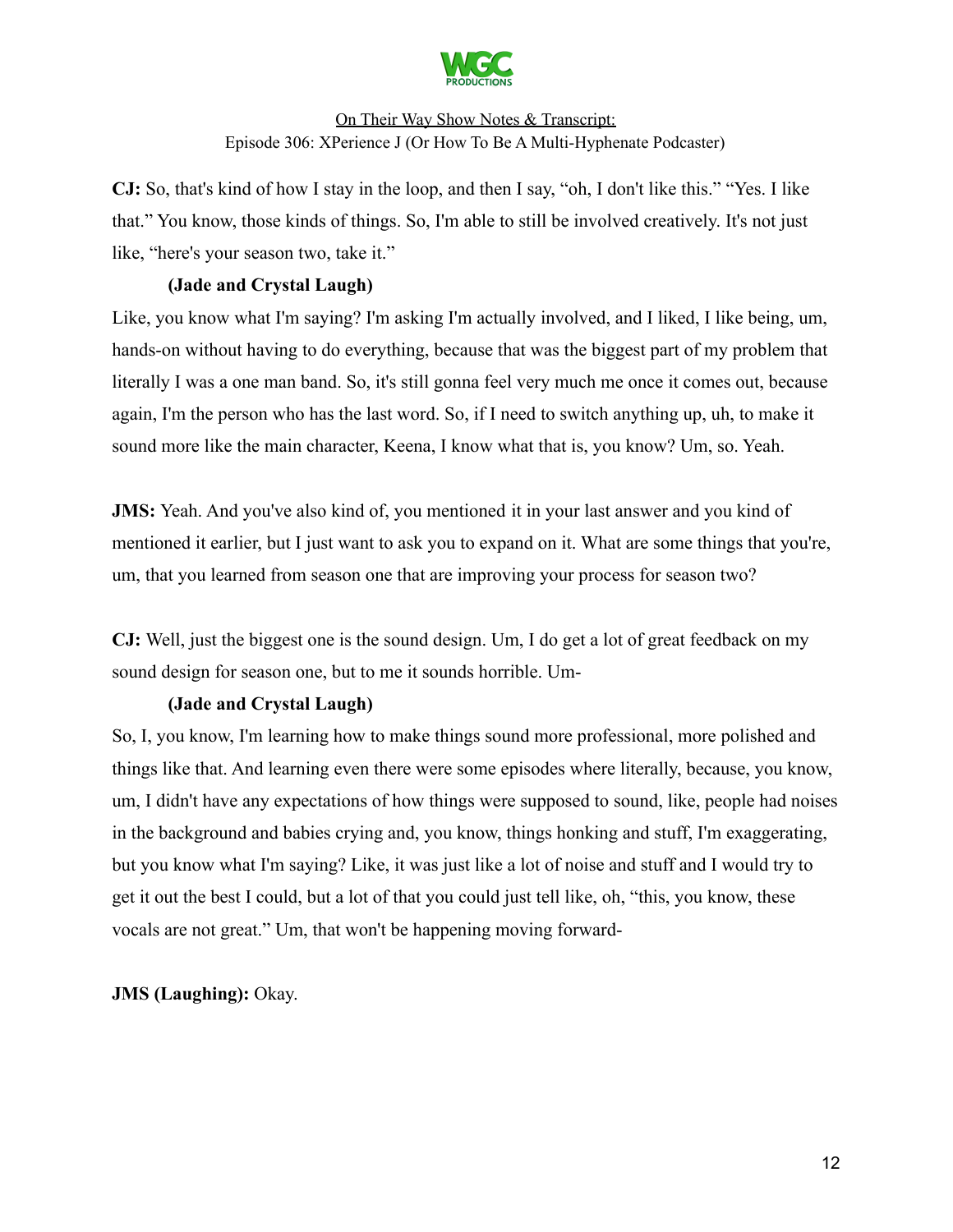

**CJ:** Because if you don't have a great mic, a great recording, if I cannot clean it properly, or whoever does the sound design can't do that properly, or the editing can't do it properly, it won't be included. So those things, just making sure, because it takes a lot of work and I'm very anal about how things sound even more now than back then. Um, I, I always tell people like my ear has changed. So any little thing, like I hate listening to certain things because now my ear is just so anal. Like, "uh-uh, I can hear the little frizz in that. That doesn't sound good, you know?" Um, so those types of things that, that I didn't necessarily have back in 2019, in 2021 my ear it's good so I have to hear it a certain kind of way. So, I'll definitely be doing things like that.

Um, my music choice will be better. I think I had a dope music choice anyway-

# **(Jade Giggles)**

But I think it's expanded. Um, so it'll be a lot better. Um, and things like that. Like just creatively little, it won't be a season two where you're like, that is nothing like season one, but you're going to be like, oh yeah, she stepped her game up.

# **JMS:** Okay.

**CJ:** Yeah.

**JMS:** Okay. And just a question about, like, your development as a sound designer, did that just come by, like listening to more stuff and thinking like, "oh, that's cool. How do I do that?" Or like, things like that?

**CJ:** Um, sorta, but like, I just, I loved hearing the sound design and projects. So, when I'm listening to audio dramas, that's what I'm listening for, you know? Um, and I just, I had to, I became a sound designer by accident. Okay? So, my first three episodes, um, like I said, I had it done by somebody back in 2017. He was in school at the time though. So, when I told him about, you know, future episodes, like, "I think I'm going to finish this. I know you guys have been waiting for years, but I want to finish this."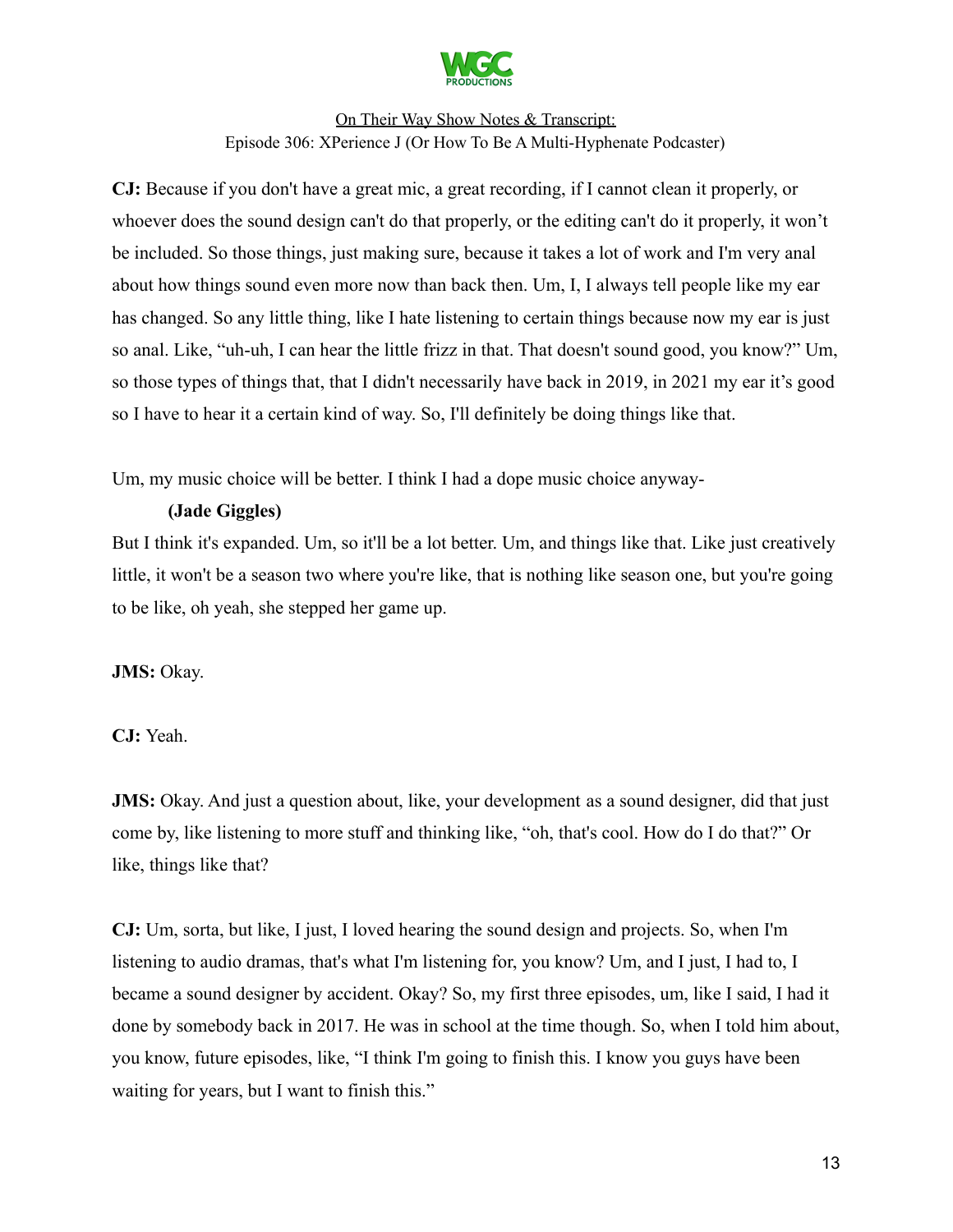

#### **JMS:** Mhmm.

**CJ:** And he was just, he was at school and he's like, "I don't have a lot of time" and I'm like, "oh, man." Like I wanted to work with him, but then again, I'm like, I need somebody who's going to be dedicated to this project. If you can't like, you know, ensure that I'm going to have like a two week turnaround or three weeks, like telling me, you don't know when you're going to get it back to me? Like, that made me nervous. And so I was like, okay, Crystal, um, you can do this because literally, even with the first episode, I did a lot of the editing and sound effects myself-

#### **JMS:** Mhmm.

**CJ:** Because I'm anal. I don't even want people to hear it bad, you know what I'm saying? So, I would put it together and like, okay, this is how I want it. Like give them like a, a reference. It was like a reference track, so to speak. So, I would give them the reference of how it should sound and then if you can find better sounds then you do that, but I would, I would lay everything down anyway. I just didn't know how to, you know, polish it, mix, and master and do all that stuff to make it sound good.

**JMS:** Mhmm. Yeah. Okay. And one thing that I think, um, that you can definitely see, like, from your work with, uh, Past Due is….like, in Kiss, right, cause I listened to both, and so like the working, the sound design in kiss really is, you can tell that it's elevated from the work in Past Due, even though you said they're like right back to back. So you can really see that….would sort of….like how quickly you leveled up, so to speak.

**CJ:** Well, thank you. I am anal. **(Jade Laughs)** So, I'm going to sit there until I get it right.

**(Jade and Crystal Laugh)**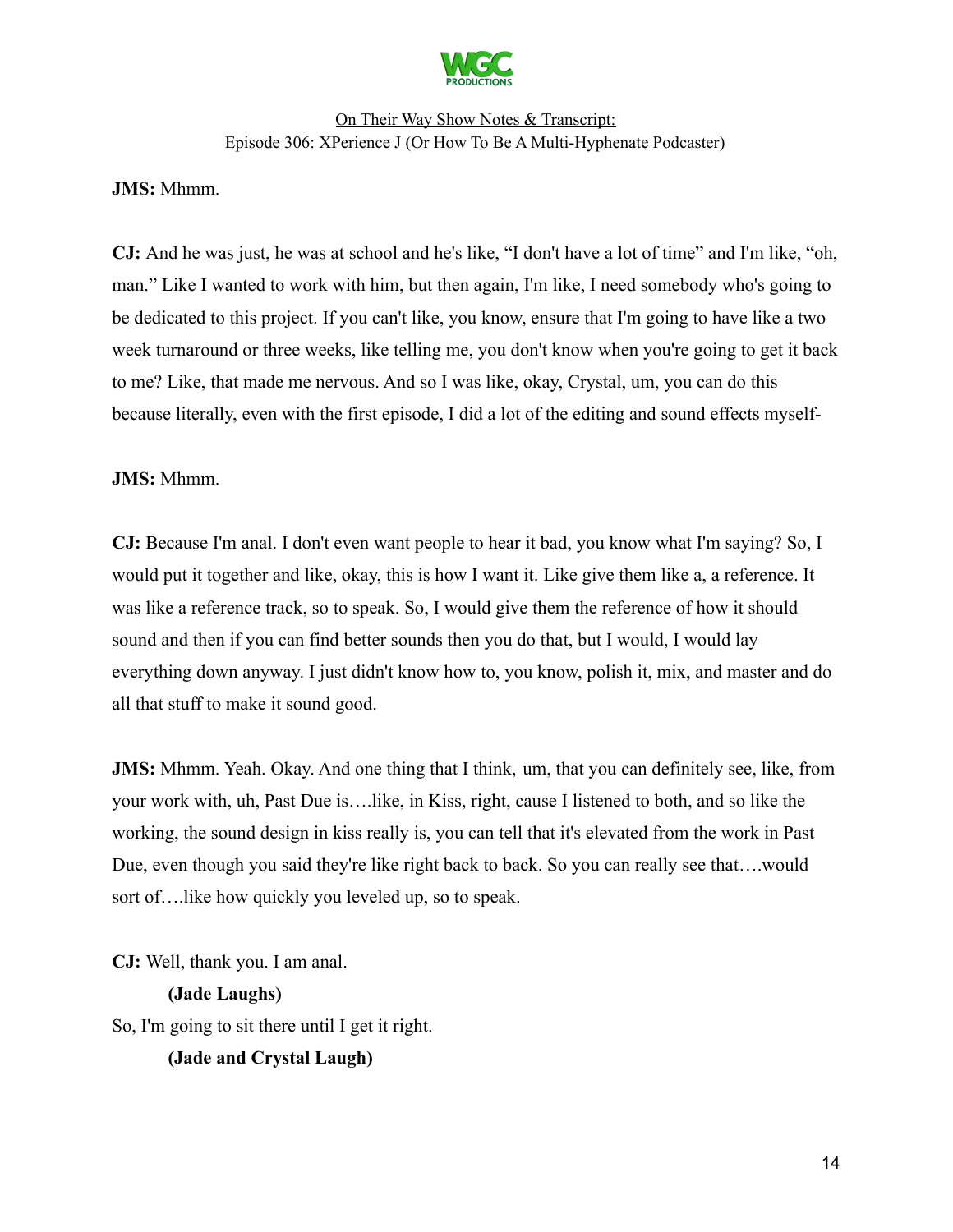

**JMS:** Um, now speaking of Kiss, yes, I did provide myself my own transition, but speaking of Kiss-

# **(Crystal Laughs)**

What was that like? Because like a psychosexual thriller, I mean, like that's, that's fun stuff, and again, that's not something I see a lot of in the audio drama world. So, like, how'd that come to, how'd that come to be?

**CJ:** Well, actually, so, um, back in, I want to say….I'm bad with dates, I want to say 2014, a good friend of mine, Morsan, and I co-wrote a book called Tomorrow's Seduction: Kiss of Death, and we just knew it was going to blow up. We thought we were going to be bestsellers overnight-

### **JMS:** Mhmm.

### **CJ:** And that didn't happen.

### **(Jade Laughs)**

Okay. Don't get me wrong. The book was good, you know, and we got it around to a lot of people. We just, you know, it was just presumptuous to assume. Everybody who is a self-publisher they already know that's not how that works. You know what I'm saying? Generally, it's not how it works. You don't just write a book and the next day you're famous. And I think we just, we assumed that that would happen, and that's not how it happened. But we knew we had a great story, and so we were dabbling around, like, we got, uh, we wrote a film for it. So, even now there is a script that's there for a film, but we didn't have money for a film. So, we were like, okay, so what, what are we going to do with this?

### **(Jade Laughs)**

And so once I did Past Due, you know, I wanted to come up with other concepts and I wanted it to be separate from Past Due. Like, I want to flip the script.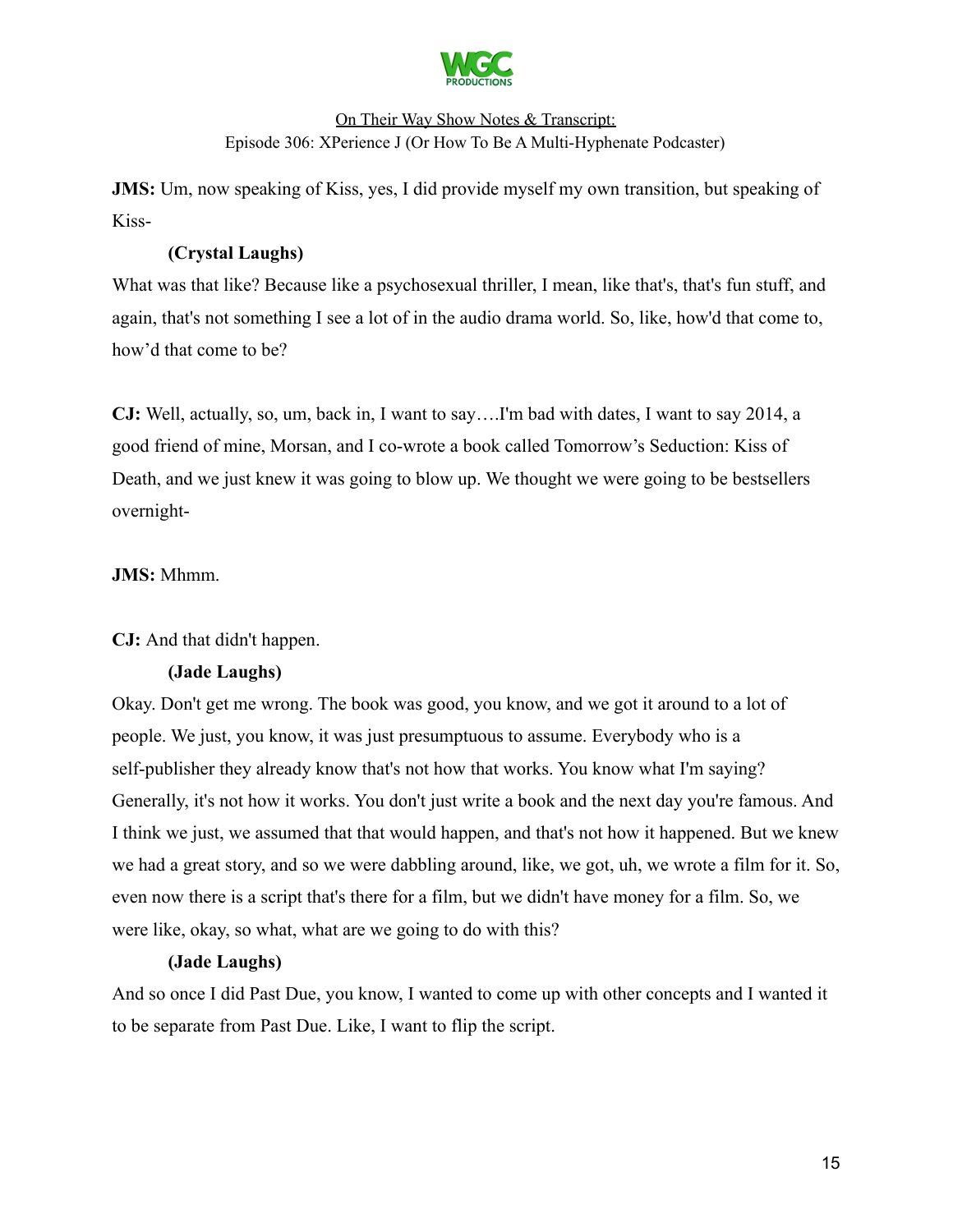

**CJ:** I don't, I'm not the person who's going to keep out, putting, keep putting out the same project.

### **JMS:** Yeah.

**CJ:** Um, and so I want people to be like, wait, where did that come from? Why did you do that? You know?

### **(Jade Laughs)**

So, I was like, let's make Tomorrow's Seduction: Kiss of Death into a series, but let's, let's switch it up. So, it's not exactly the book. Um, so the main character in Tomorrow, that still the same. In the book, it kind of goes through her life. Uh, She's a teenager still, or like a young adult in the, um, in the book. So, you know, you meet her friends and all of that and you know, that type of thing, but the book doesn't really go into detail about her murders, you know?

### **JMS:** Yeah.

**CJ:** And so I wanted to kind of, or the backstory, like, you know what I'm saying? You might see this person or that person, but you don't know how she met him and things like that. So, I was like, what if we did alone episodes, because I wanted it again to be different than Past Due, standalone episodes where literally all of her victims have an episode. So you, you go through how she met 'em, uh, you know, their encounters and then their death In one episode. I, I just, I don't know. I just thought that was so cool. I was like, let's do that, and so she agreed. So, um, we both wrote the entire season and then, um, we cast for it and that was that.

**JMS:** Hmmm. Okay. And so I guess you kind of talked about like how you adapted to an age and such and sort of the, the, um, No, I don't think that's a question that I have. I wasn't going to phrase that correctly.

### **(Crystal Laughs)**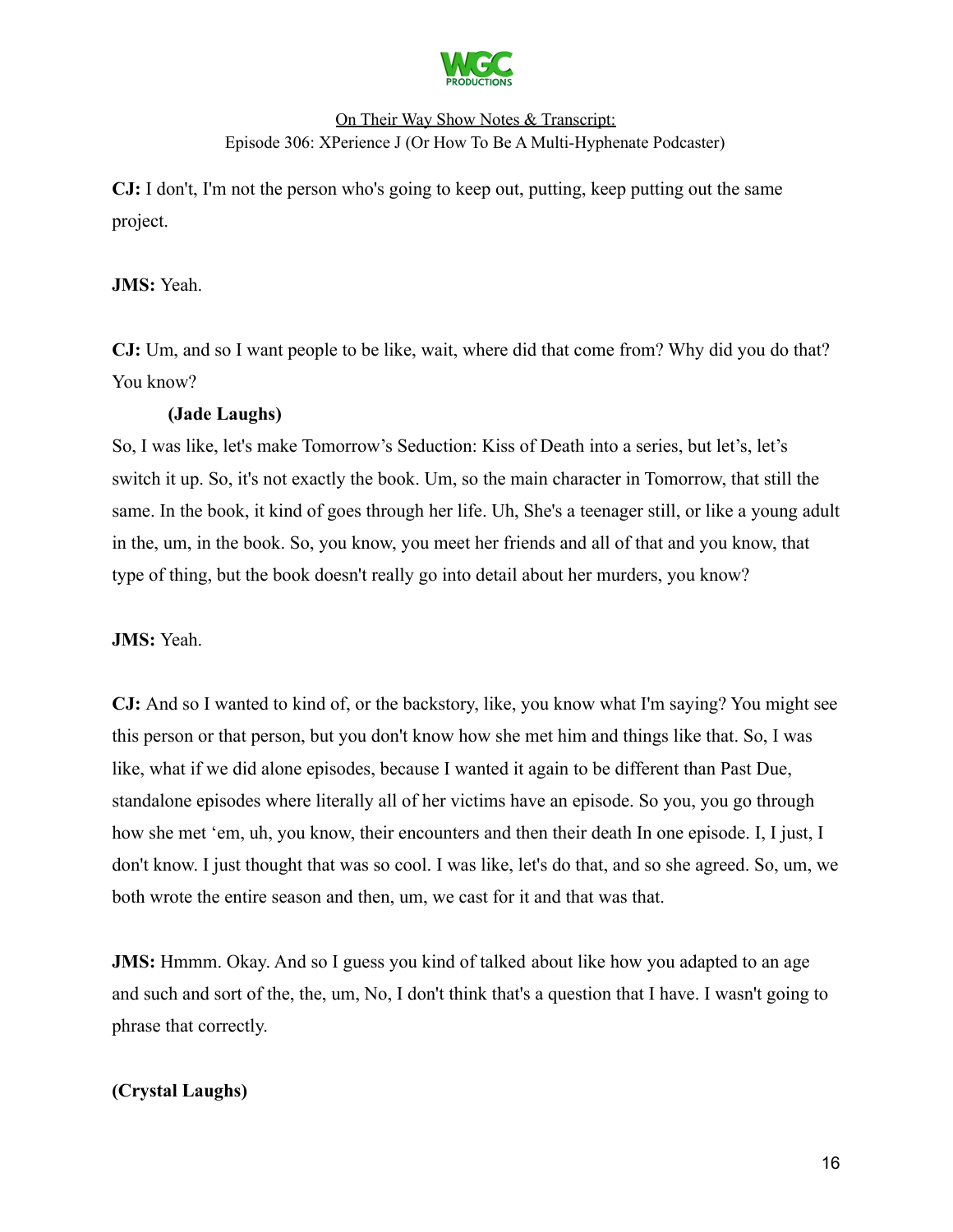

**JMS:** Okay. Okay. Then here's the thing, right? Okay. Okay. How about this? So when it comes to Kiss being, like, this psychosexual thriller and stuff, like how do you plan, how do you plan for, like, multiple seasons of that? Like what, what's your vision for it?

**CJ:** So, it's not going to be multiple seasons of it.

**JMS:** Oh! Okay!

**CJ:** So, I am going to have another season and I don't want to go too deep into it, but it's going to be, I've decided to do, um, the movie that we never had.

**JMS:** Mhmm.

**CJ:** So, season two will be, uh, a movie. An audio movie, and you'll get the rest of it and that'll be it. So, it'll be all of the things that you wanted to know, because a lot of people, their thing was how is she getting away with this stuff? What is she doing? Like, you know-

**JMS:** That is my question. Yeah.

**CJ:** So, um, that will be answered in the audio moves.

**JMS:** Okay. And could you expand on, like, your idea of what an audio movie is? Cause, like, every now and then I can hear it better, but I want to hear, like, when you say audio movie, what do you mean?

**CJ:** I literally mean it's going to be an audio movie, like a movie without the, without the face.

**JMS (Laughing):** Okay.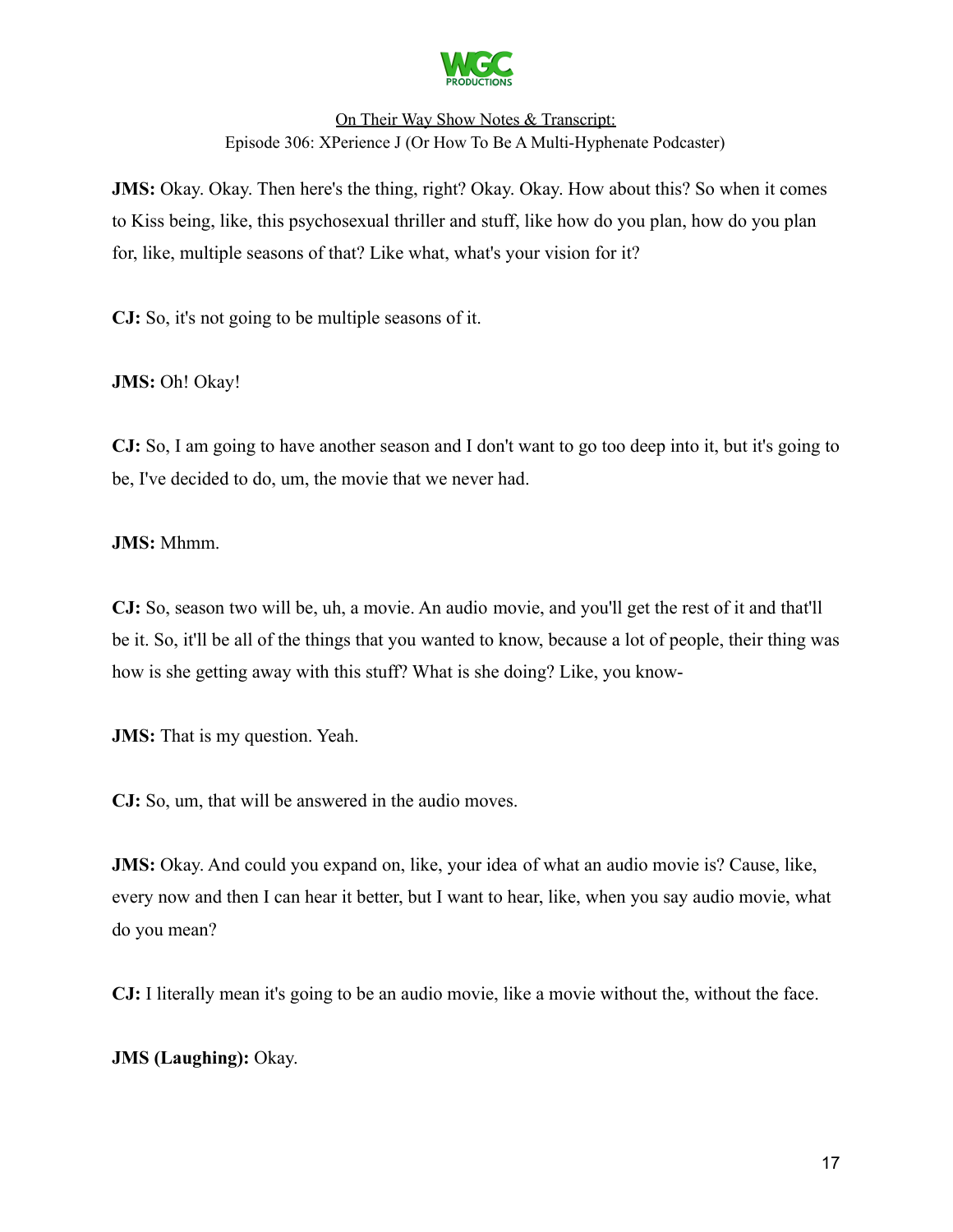

**CJ:** I call it a Faceless Film. I coined that by the way, so don't nobody steal it.

**JMS:** Gotchu.

### **(Crystal Laughs)**

**CJ:** It's going to be a film, a faceless film. And that's basically what it is. So, you're going to have all of the, you know, sound effects and all of the experiences that you would in a real movie, but it's going to be, you know, an audio drama. So, basically there will not be episodes. You're going to get one long-

# **(Crystal Laughs)**

**JMS:** Like, two hour-

**CJ:** Two hour situation. Yes.

**JMS:** Oh, that's going to be quite a feat. That's going to be really impressive.

**CJ:** Yeah. And it's going to take a long time, which is why I haven't started it yet.

**JMS:** Okay.

### **(Crystal and Jade Laugh)**

**CJ:** I have the idea and the concept, which I've been doing for a long time, but I'm just like, it's going to take so long. I really need to be, have time to really, you know, map it out.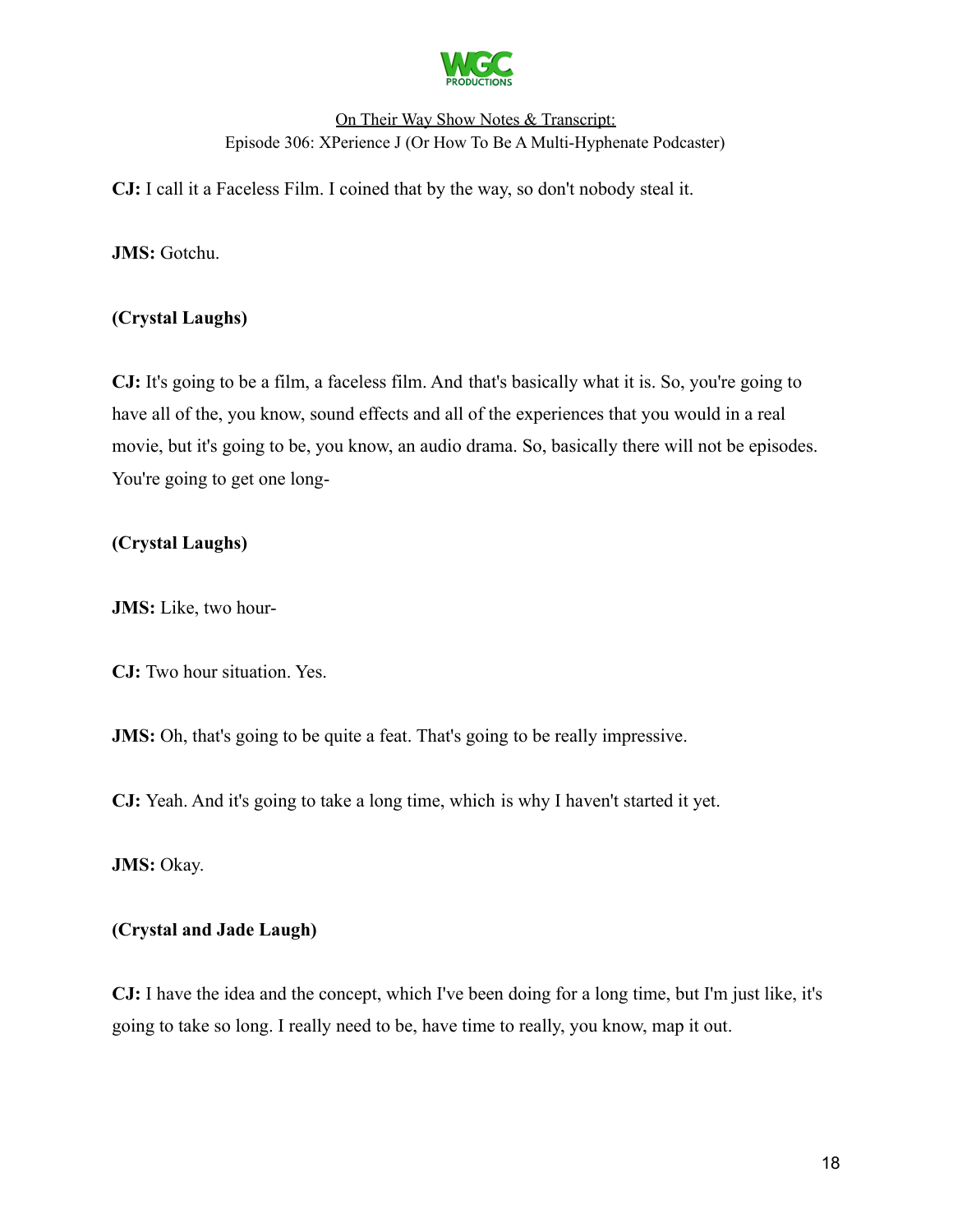

**JMS:** Hmm. And, okay, and, and one thing, one more thing before we let start to get into like, your….outside of, like, Past Due or Kiss, like your general audio drama work, especially when it comes to black people and black women-

### **CJ:** Mhmm.

**JMS:** Before we get to that, I just want to ask this one question. So, like, one thing that I've noticed about you, like, if I, if someone would say like, yo what's XPerience J's….like, like what's what, like, what's her, her thing? Like how Western Anderson has, like, symmetry or Quintin Tarantino has violence, but pretty, I would say like, one of your things is like incorporating artists and music into your work. It happens in Kiss with, like, gospel music and stuff and those sermons, by the way, very, very accurate. Um-

### **(Crystal Laughs)**

But it happens like with gospel music and, like, soloists, and in Past Due it happens with like independent artists and like incorporating it and even like an episode two your character, she even says "music can take me to another universe", she has like a whole monologue about how music makes her feel.

### **CJ:** Mhmm.

**JMS:** So, I wanted to ask you, uh, what led you to make those sort of choices and then how you, how do you go about, like, securing talent and music, uh, to put into your work?

**CJ:** So music it's literally my life; that is aligned that I would absolutely say myself. My whole life is a musical, let me just say that. Um, and so I live in music. Like everything I see and do is methodical that way. So, music is just one of those natural progressions for me, like, I even, as we're doing this interview, if I was to produce it, like I can hear the music that would go under us, those types of things. Like, I, that's how I function. So everything I do, um...writing and music are like a tug of war, a tug of war for like my first love.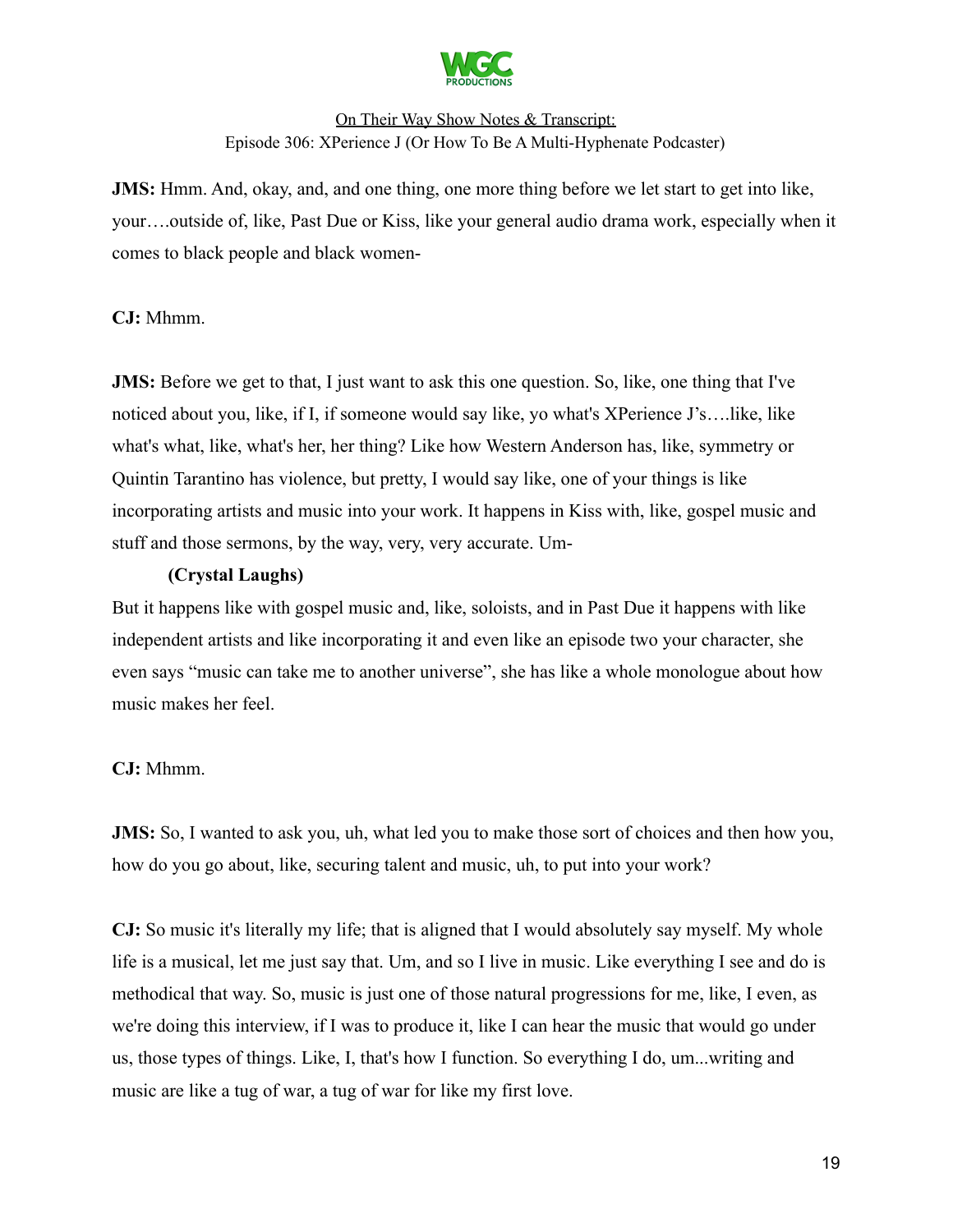

**CJ:** They're both like, "no, it's me." "No, it's me." Like that kind of thing. Uh, so they kinda, I can't do a project that doesn't incorporate, uh, music. Even with my sound design, as, as I begin to do sound design for other people, you're going to, like you just said, you're going to know it's me because those songs that are incorporated in there, um, a lot of people they just don't really incorporate a lot of music into their sound design. They just think it's sound effects. For me, I literally hear where the music is supposed to go, and I'm like, "oh, that would be dope." Especially, like, when something dramatic is happening, like on a movie.

**JMS:** Yeah.

**CJ:** That's where they play the music, you know? But a lot of, um, audio dramas, I noticed they don't do that.

#### **JMS:** Mhmm.

**CJ:** But that's how that's, I guess that's my thing. That's how I'm able to...like "no, if we're going to make it a movie it's going to be a movie. The only thing that's going to be missing is the visuals."

**JMS:** How do you go about, like, finding these artists? Like, do you reach out? Who are they and how do you, uh, reach out to them and, like, what's the business behind getting them, licensing their music for your show?

**CJ:** So, Past Due, don't listen to me for this, cause Past Due I did it all wrong-

**JMS (Laughing):** Okay.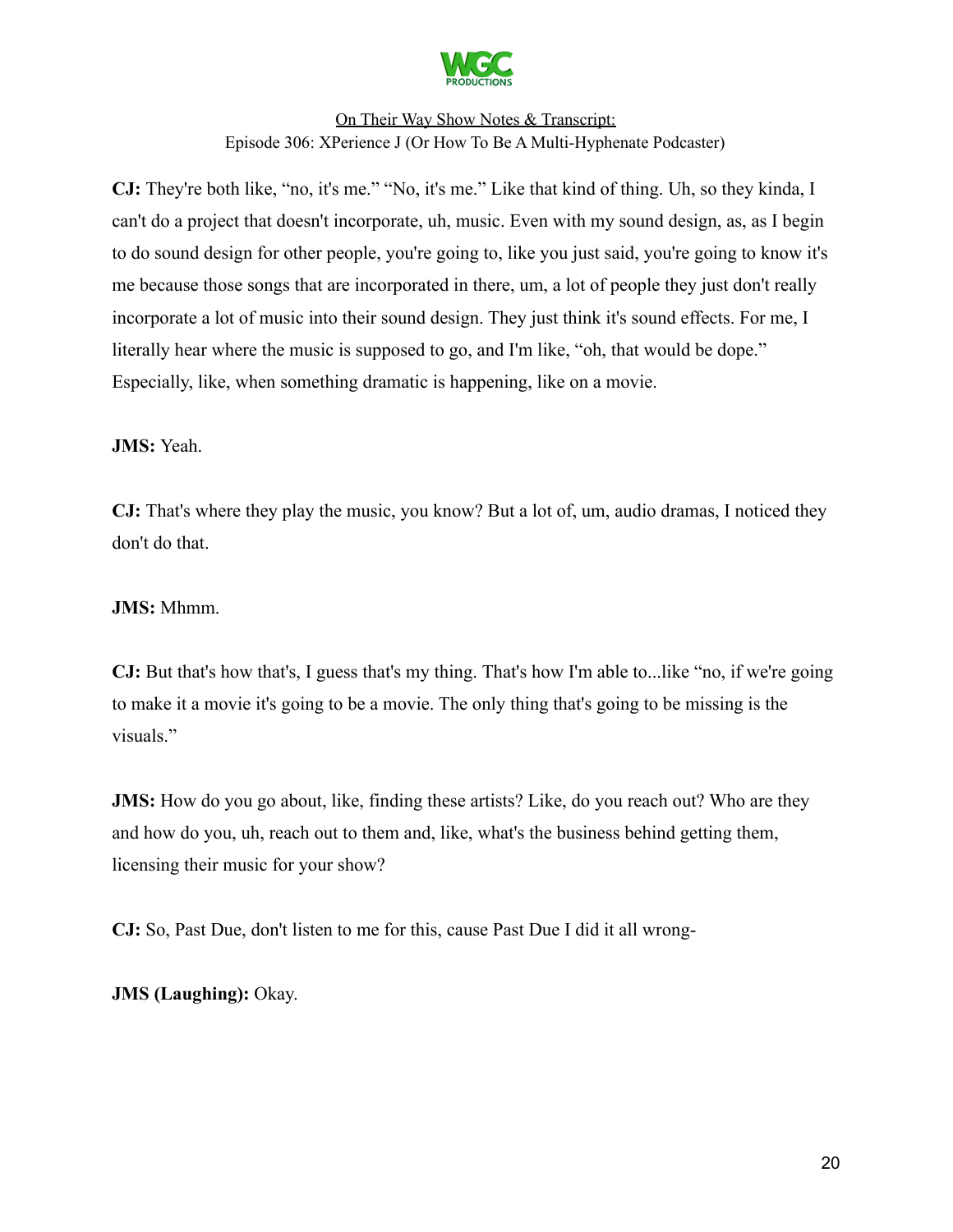

**CJ:** Well, not all wrong, but like, you know, I was just, again, I have a lot because I've always been engulfed in music and things like that all of my friends, well, the mass majority of my friends are also in entertainment or, you know, musical in some type of way. So, a lot of those people, I basically reached out to like, "I need your song for this." "I need your song for that." I even have an exit song in there included, and that and things like that.

Just make sure that you, of course get an NDA signed, make sure that you have permission, whatever you need to a work-for-hire agreement, whatever you need to do to cover yourself for those particular songs and things like that, make sure you have that.

Um, for Kiss, I was actually found a few, you know, websites that had, you know, licensed music that you just pay for, you know, monthly or whatever, which came in handy because they, they, a lot of the ones that I found catered to, um, the local artists, which, I like that. Like, I don't want to necessarily have the new, the new songs in there. I get that, you know, that's cool. But I love being able to be like, oh, this person, you know, um, was featured in my podcast and things like that.

### **JMS:** Yeah!

**CJ:** So, definitely if you ask, even if you ask a local or indie artists, just make sure that *they* own their music, cause that's the most important. If *they* own their music, the sky's the limit. If they don't own it, things can get kind of tricky. So, just make sure that they own it. And, um, yeah. And of course have that contract and things like that in place.

**JMS:** Okay. Well, I'm now going to pivot, uh, to work outside of, like, your actual work-work and more of like your general audio drama work.

**JMS:** So, one thing that I want to talk about in particular was your event or *the* event called Black Women Speaks-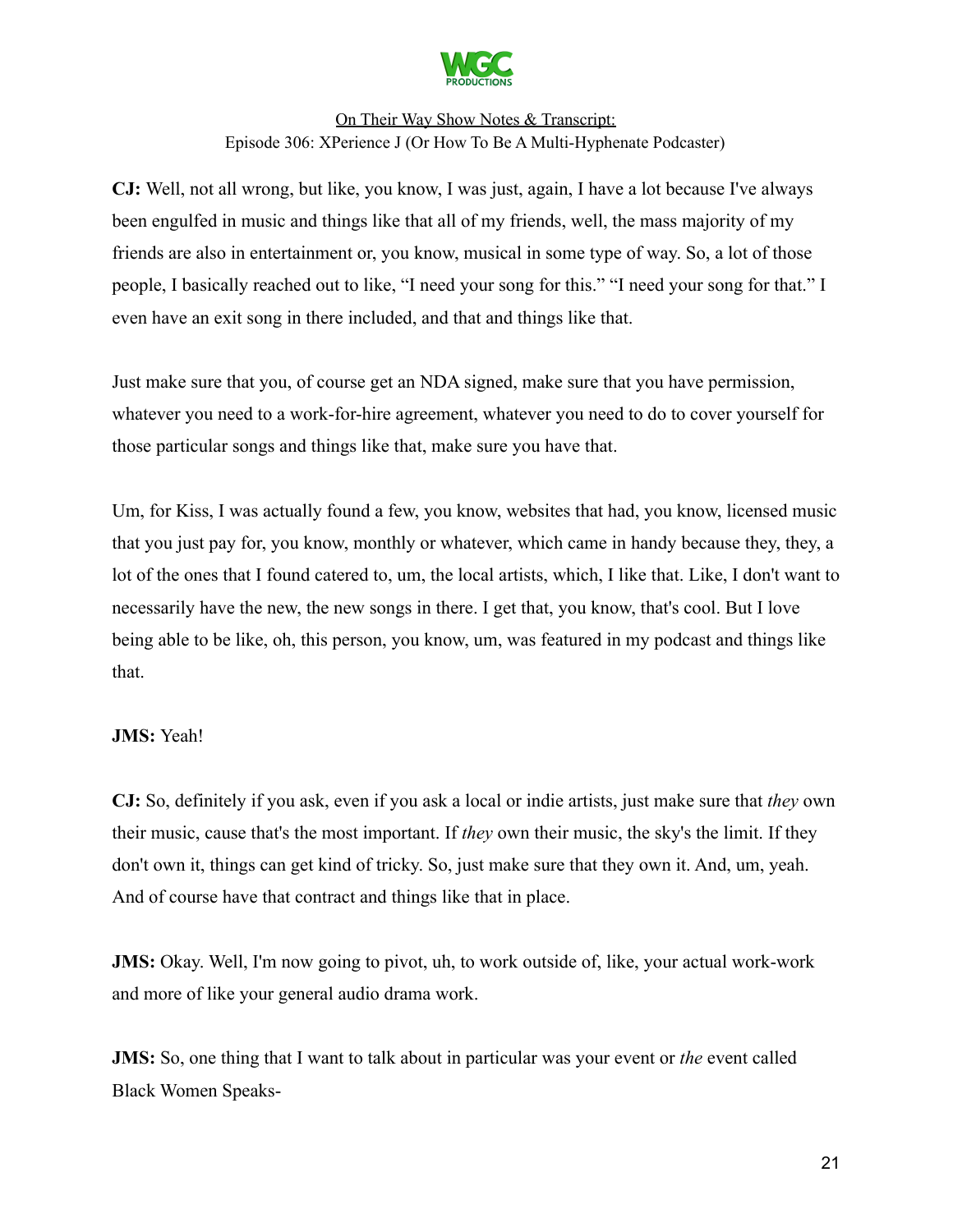

**CJ:** Mhmm.

**JMS:** Uh, Black Women Speak, which you can, by the way, you can follow them at Twitter, it's the same name, but, um, you did a panel and I just wanna sorta want to talk about, like, what was it like cultivating that panel? What drove you to do that? And, uh, yeah. Just like talk, talk about that.

**CJ:** So, I have these midnight hour ideas that come to me sometimes, and I don't know what to do with them. Uh, and that was actually a midnight hour idea. Actually, this is going to sound so funny, but I swear it's the truth. So, I'm also into, like, astrology and things like that.

### **JMS:** Mhmm.

**CJ:** Um, and I met with someone who did a reading for me, and she mentioned that I was going to do something like this in the next coming months. And I was just like, I don't know what you're talking about. Cause I don't have that, like, it was still 2020, it was closing out I think 2020, and I was just like, I was going through a creative burnout that's the easiest way I can say it. So, I didn't want to do nothing. I didn't want-

### **(Crystal Laughs)**

Like, I was just like, no, I'm just, I was really that year I took my time to kind of, I would say build community, if you will. So, I was meeting a lot of people and things during that time, but, like, people were like, oh, when's season two coming out or when are you going to do this? And I'm like, I don't have time for none of that.

### **(Jade Laughs)**

**CJ:** I'll just be honest. I'm not doing any of that.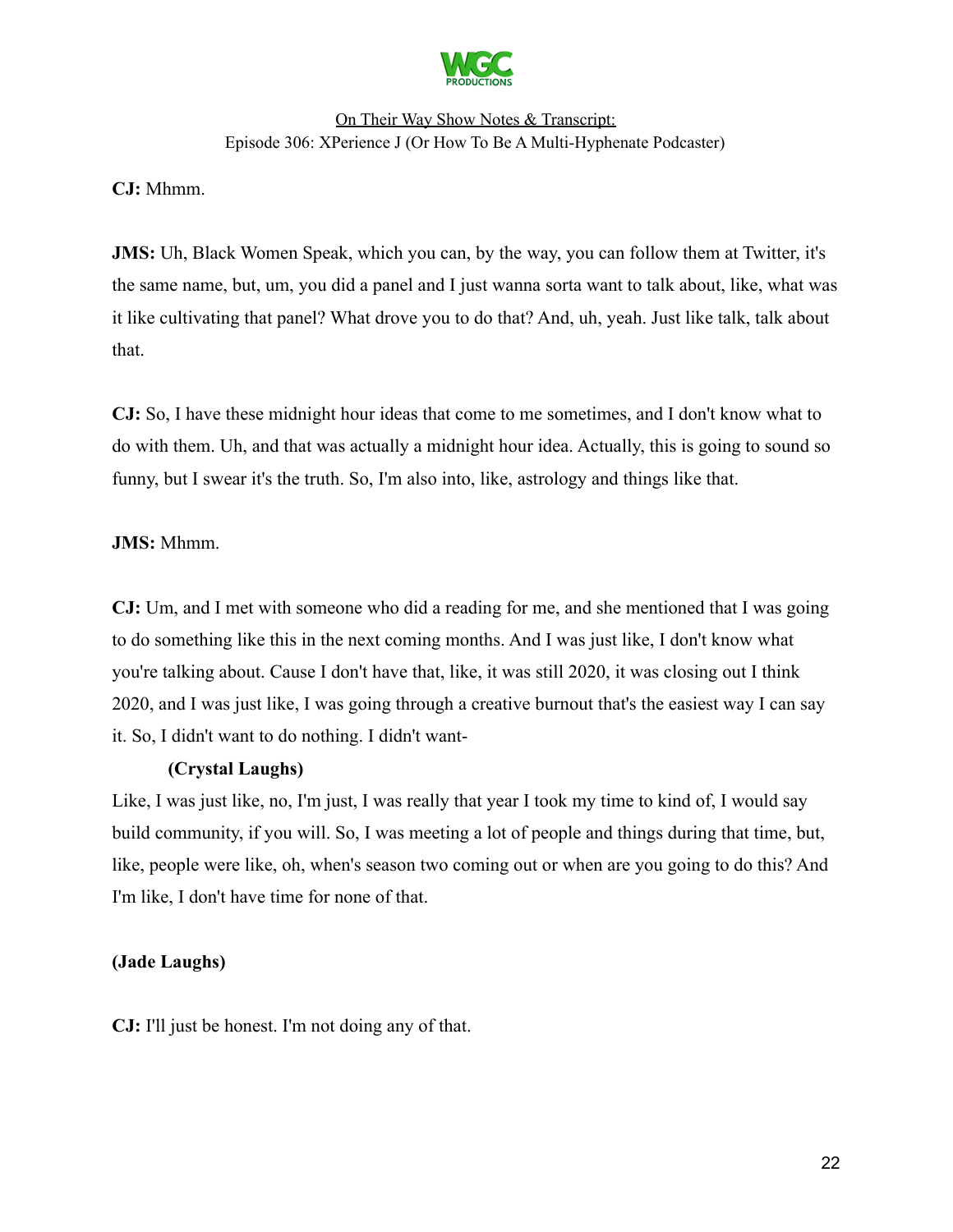

**CJ:** I just want to sit here and enjoy my time not doing anything, and she told me that and I was just like….she mentioned, and I can't remember verbatim, but she mentioned that I was going to do something that involves women, and I was just like, uh, I mean, I love black women. I love all women, but-

**JMS:** Of course.

**CJ:** That wasn't on my mind. You know, I was just like, what is she talking about? Like what?

**JMS:** Mhmm.

**CJ:**Literally maybe like a few days. And she told me when it was going to happen. Right. Like generally.

### **JMS:** Mhmm.

**CJ:** And so I was just like, what could I possibly, so that made my wheels start spinning. Like what could I possibly do for women?

### **(Jade Laughs)**

Like, um, I'm an introvert. A lot of people don't know that about me. I'm an extreme introvert and I have social anxiety. Um, I use laughter and my comedy and things like that to kind of mask it, but it's very real. So, I don't want to talk to nobody, like what?

### **(Crystal Laughs)**

I'm going to get some people together to do what? You crazy!

### **(Jade Laughs)**

Um, so I, I don't know, one night I was just thinking, I was like, man, you know what? I realized that there are a whole bunch of Black women in audio, but I don't know them, and why don't I know, like-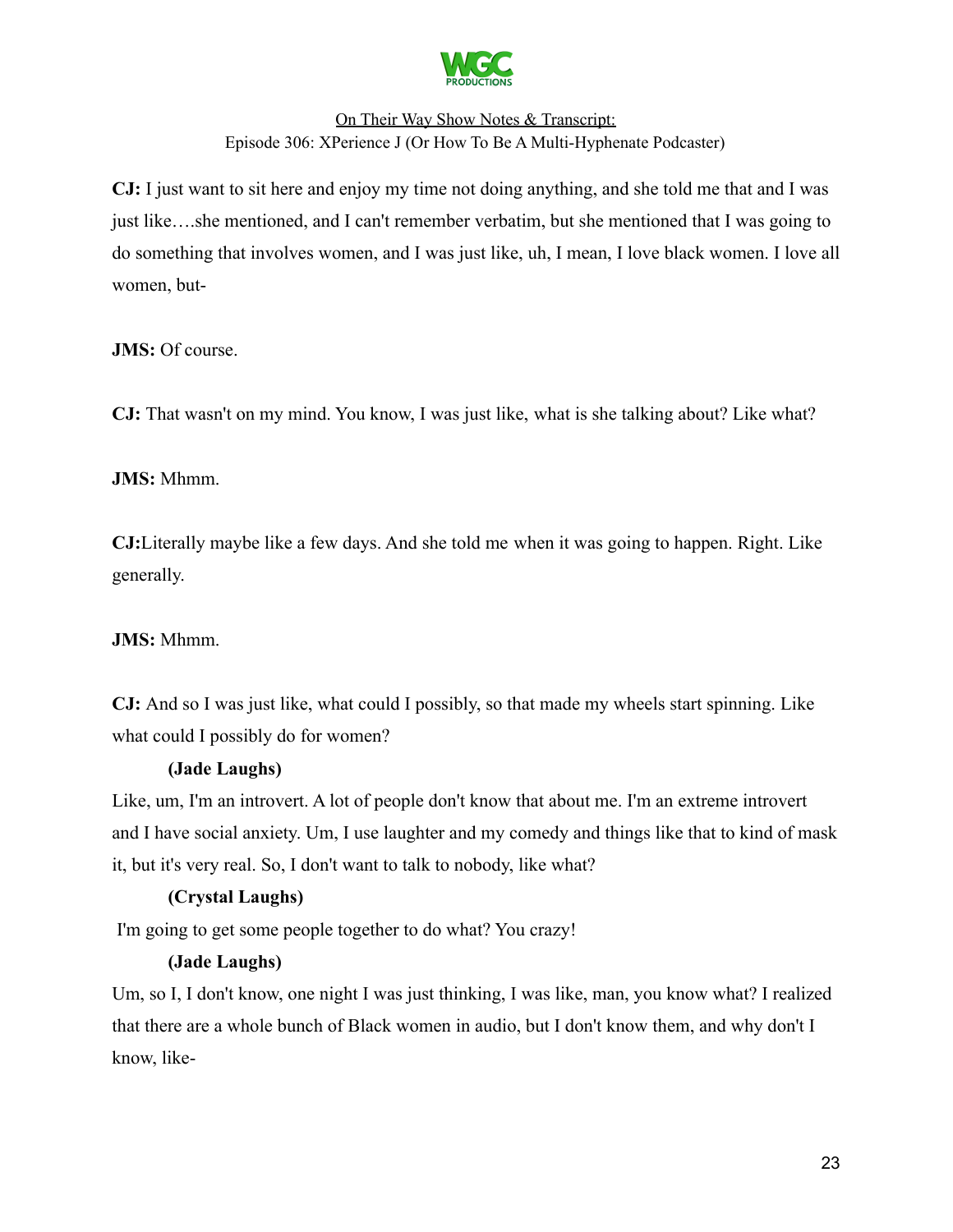

### **JMS:** Mhmm.

**CJ:** Even when people are like, oh, you do sound design. I'm like, yeah. They're like, I haven't, I've never seen that. And that's, I'm like, you're right, I don't really see that. Usually when I'm in events and things like that, uh, or, you know, podcasts festivals and things like that all the sound designers are white men that I see. So, I just was like, okay, well, um, I think that I need to do something-

### **(Crystal Laughs)**

You know, to kind of get us all together in one room. I also do voiceover of course.

**JMS:** Yes.

**CJ:** Um, so I was like, okay, like, I want to invite voiceover artists, people in radio, people in podcasts, uh, audio dramas, all Black women. Um, also during the time, you know, Black Lives Matter was flourishing and things like that, and I wanted to do my part. Now I'm not a frontliner, I'm not a picket-person picket sign person. You're not gonna find me out in no streets. Bless you. I'll pray for you, but that's not me. That's not my ministry.

**JMS:** Uh-huh.

# **(Jade and Crystal Laugh)**

**CJ:** Um, but I know how to get people together. You know what I'm saying? And so I was like, this is my little part because I'm trying to thrive in a field where we're not seen? You know what I'm saying?

**JMS:** Yeah.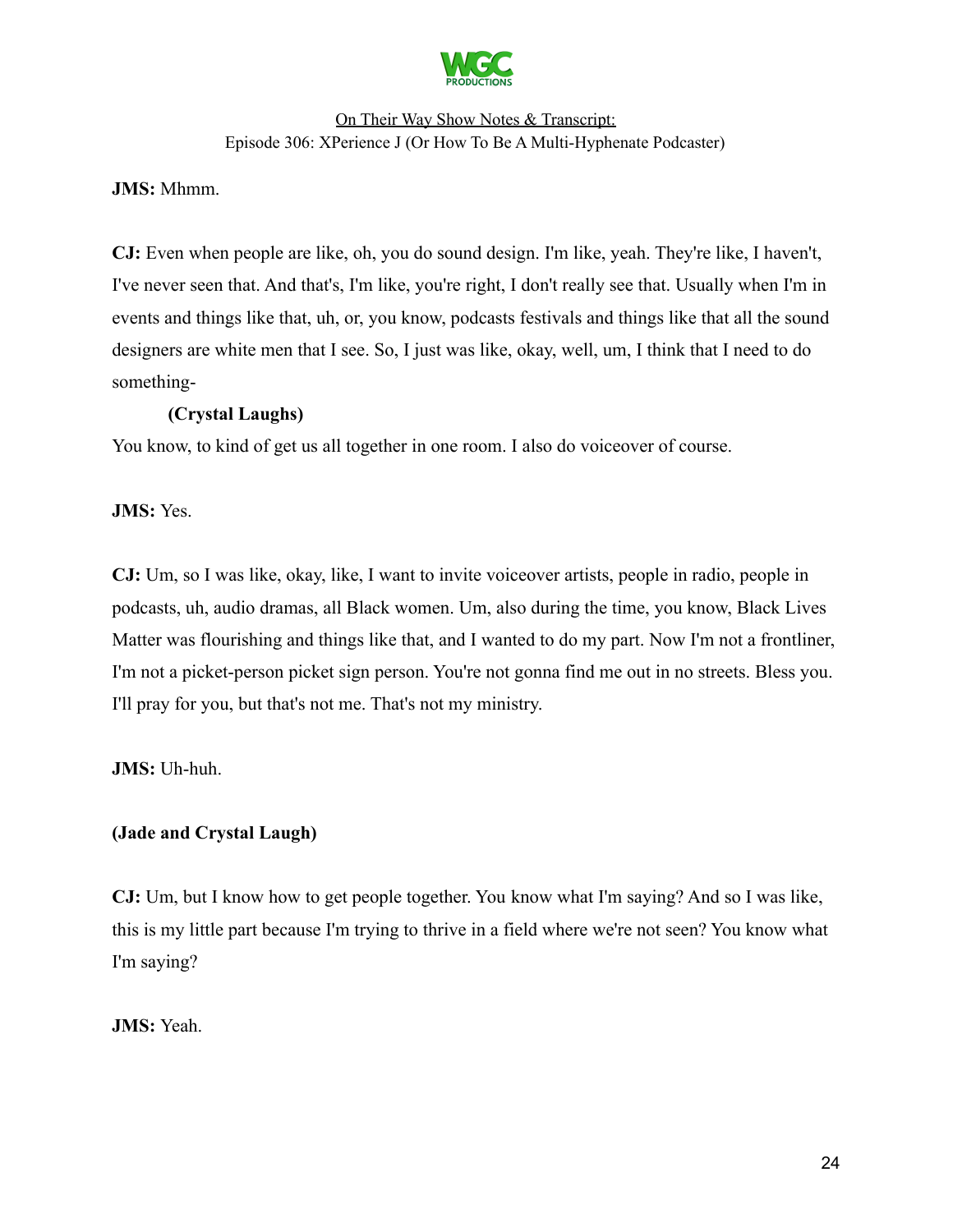

**CJ:** Like, when you think about audio, the faces of it don't look like me, and so, you know that for me, that was like, okay, how do I do that? And so of course, like I said, midnight hour idea. Um, I kind of threw some stuff together, called some people who I knew could help me make some things happen. And then I was like, okay, before I knew it, like I put out on Twitter, like, you know, a basic, "anybody want to speak?" When I tell you it was, like, retweeted over 200 times, like, it was crazy how it happened. And I was just like, oh wait, wait, Too much.

### **(Jade and Crystal Laugh)**

I didn't know that I didn't know that that was going to happen. Like people were like, "wow, this is beautiful. I want to be a part of it." And I was just like, okay, well let me scale it back because I'm not ready to do a whole yearly festival yet, you know?

### **JMS:** Mhmm.

**CJ:** Um, but what I will do is, a panel of about ten or so, and at first I wanted it to only to be, like, three or four, but everybody who submitted that I selected was just so dope, I was like, "okay, all y'all about to speak, come on, we gonna put all y'all on the panel."

### **(Jade Laughs)**

So, we had like 10 ladies and, um, they were all really super supportive. Um, and a lot of them were multihyphenates like myself and so they, you know, did multiple things in, you know, the audio field and things like that. And it was just so dope. Um, we had a great time. I got to sit in the background cause that's what I do.

### **(Jade Laughs)**

Like I said, I don't like to be seen. And so they were able to speak and just, it was, it was so dope, and I was like, okay, this is what I want to do. I like curating events. I don't need to be the face of it, but I do want to help curate it and get it popping. So, I made sure that I put the Twitter and the Instagram together and I'm softly working on the next event. Cause everybody keeps asking me. I'm softly working on it. Um, and it'll be dedicated towards people like me, like the, uh, sound designers and music editors, things like that.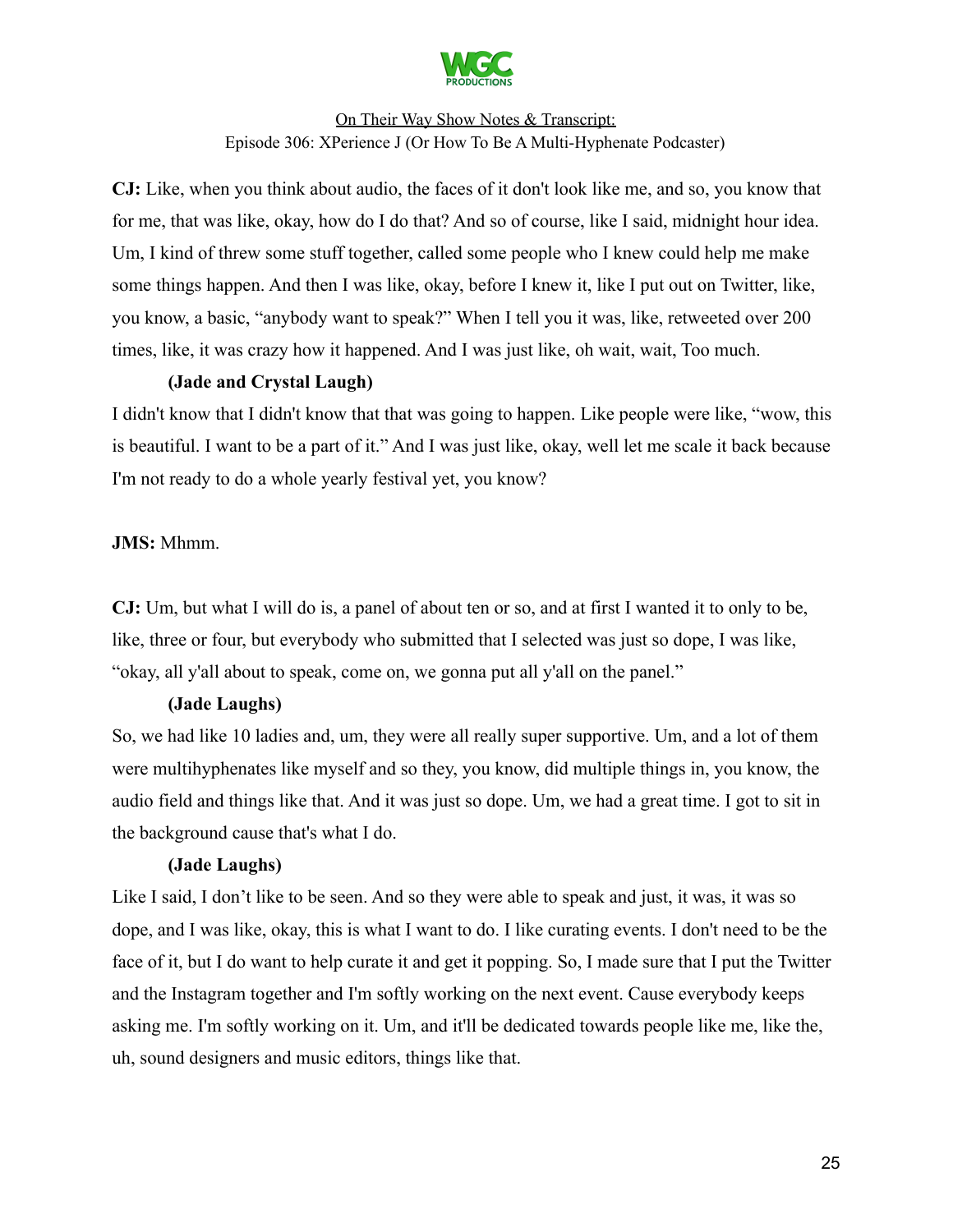

**CJ:** Um, because that is real, like you see Black people or even Black women, voice artists, you see those people. Um, but when it comes to sound design, like, people...were like leprechauns.

**JMS:** Yeah, one-in-a-million.

**CJ:** Yeah. So, um, that's going to be our next event. Um, I'm still fishing for dates and, um, we'll see what happens, but I'm excited.

**JMS:** Best of luck with that. I look forward to, uh, to, to listening to it. I think that's gonna be really exciting. So, I watched the video of that panel.

**CJ:** Yeah.

**JMS:** And I was waiting for you to talk, but I now know that you were the curator, so that wasn't like your thing. However, I did want you to answer some of the questions that they asked in that panel, because I thought it'd be interesting.

**CJ:** Okay.

**JMS:** So, I'mma run through some of those.

**CJ:** Okay.

**JMS:** One question that stood out to me was when, uh, Yhane Smith of Harlem Queen made mention of the fact that when she first started, that she knew nobody, and then that's also kind of what I feel, uh, cause I also just started, and like you said, like, Black people were there, but we're not like the face of the thing, so I'm searching out.

**CJ:** Mhmm.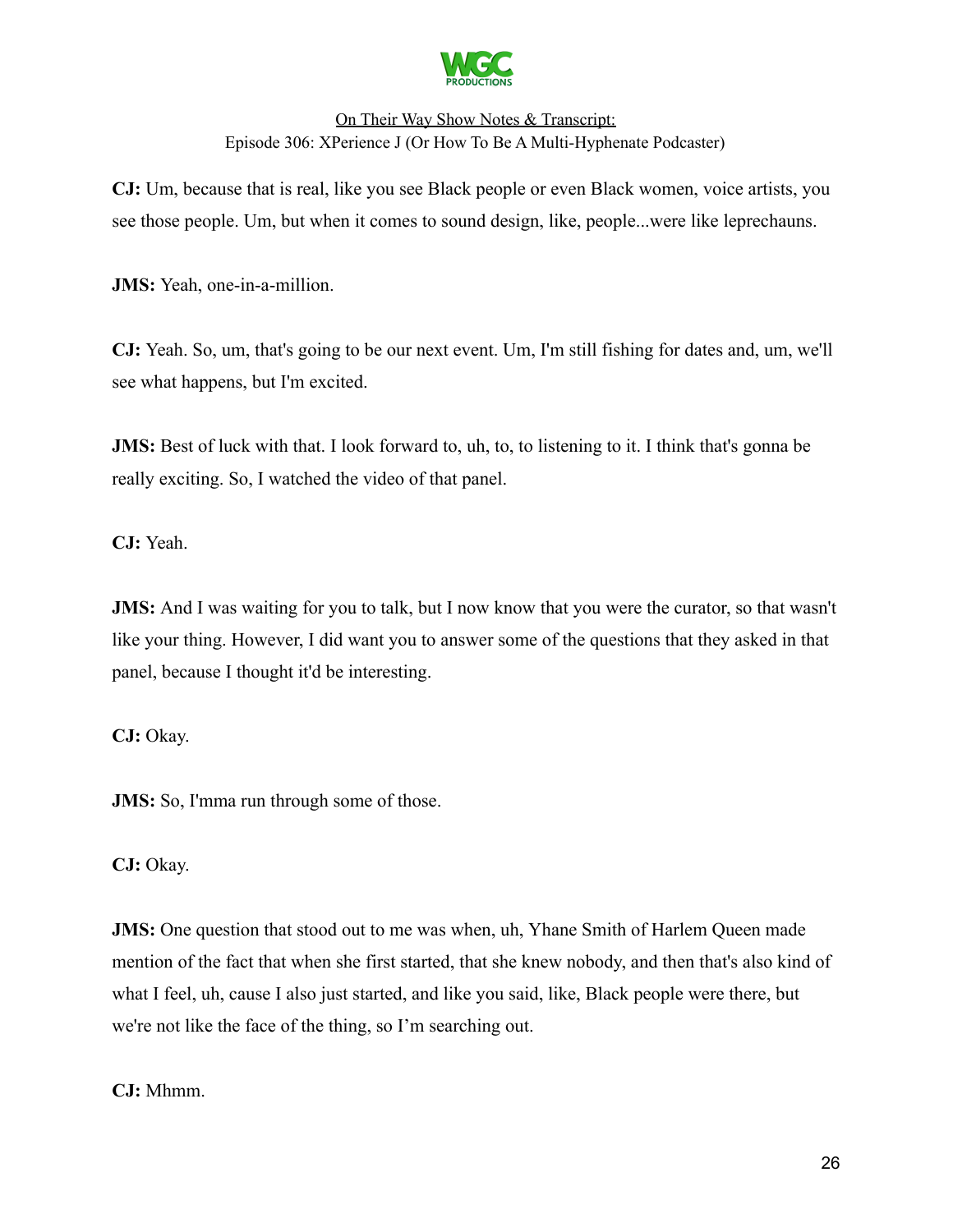

**JMS:** Um, so I just want to know, like, how did you go about building community inside this audio drama world?

**CJ:** I literally just started following, like, that's how I came up with BlackAudiDramasExists. It started out me stalking-

### **(Crystal Laughs)**

Other Black creators who were doing what I was doing and I didn't know that they were doing it. So, I started out with Google and things like that. BlackAudioDramas. And if something would pop up, I would click it and go follow them. And actually, Aisha Casey of Deadbeats-

**JMS:** Oh, I like Deadbeats so much.

**CJ:** Yes she-

### **(Crystal Laughs)**

So she connected because she, she started listening to my audio drama and she loved it and I loved Deadbeats and so we kind of connected and I told her what I wanted to do, and she was like, "I'm in." So we kind of built BlackAudioDramasExsist from there and we were like, "okay, we have to get all of us in one room. I don't know how to do it, whatever, but it's-" Literally, I think it was like right in the midst of the pandemic, like when this started to happen, and so we're like "Zoom. Let's, we're going to get a Zoom call." And literally it was maybe 20 or maybe more of us on one phone call, and it was like the most beautiful thing cause I had never seen it, like, you know. Of course I started, we started adding all the shows and eventually I was like, okay, well what can we do, we have to do something."

So again, we started the Instagram and the Twitter page, and then I was like, we need to do a database to kind of, um, you know, hold all of this stuff together, but I didn't know what to use. And it was actually Faith McQuinn of, uh-

### **JMS:** Observer Pix. Yeah.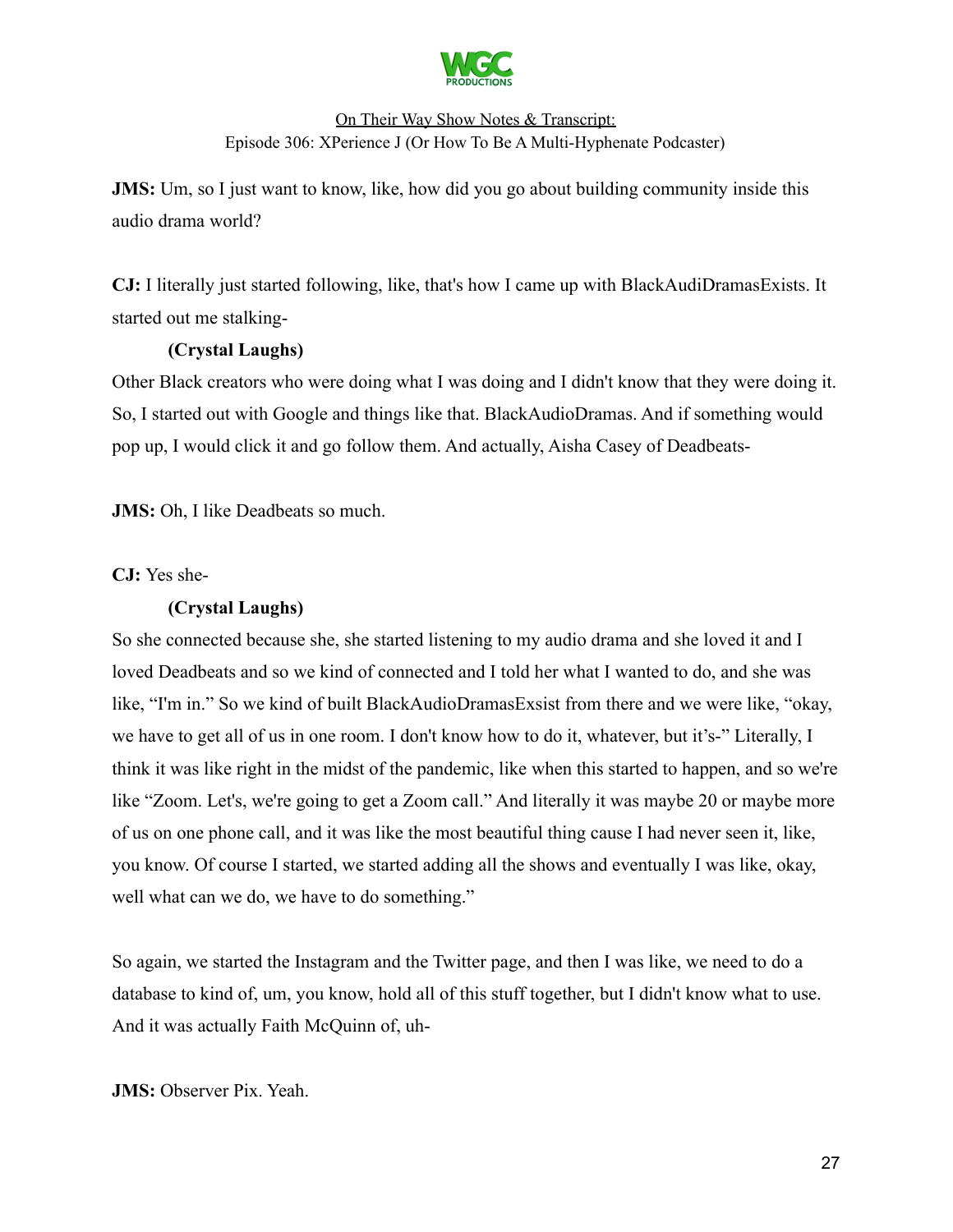

**CJ:** Yes, of Observer Pix and she reached out and was like, "hey, there's this thing where you guys can put all of the, you know, things together" And so she gave me that link, and so I literally hand by hand one by one go in on there, and I started to fill in all of the Black audio dramas I could find. Starring. Edited. Produced by, um, voiced by. Anything that has anything to do with us I put it in there.

**JMS:** Yeah. I also appreciate how BlackAudioDrama, uh, BlackAudioDramasExsist gets so much of diaspora. Like it's not just Black Americans or, like, Black people in the Western world, like, it really is across the entire breadth of us, so that's-

**CJ:** Yes. Absolutely.

**JMS:** Pretty cool. Another question that was in that panel that I wanted to ask you, so this one was asked and it was, what do you think the biggest obstacle is to Black audio drama creators currently?

**CJ:** The biggest obstacle would be and I guess I can say it like this, uh, visibility. I feel like there's, there's two parts to that because one, um, people don't know that we exist so that, that was the main reason why I named it BlackAudioDramasExsist. I didn't even know it existed. You know what I'm saying? So, if I didn't even know it existed and I'm a Black creator, um, you know, we're not being seen now. Now we're getting a little traction now, you know what I'm saying? But overall, like people don't know we exist and so, um, when there are Top 10 lists with best audio dramas, and none of us is included it's like you can't be listening to all….you can't be listening to this.

**JMS:** Yeah.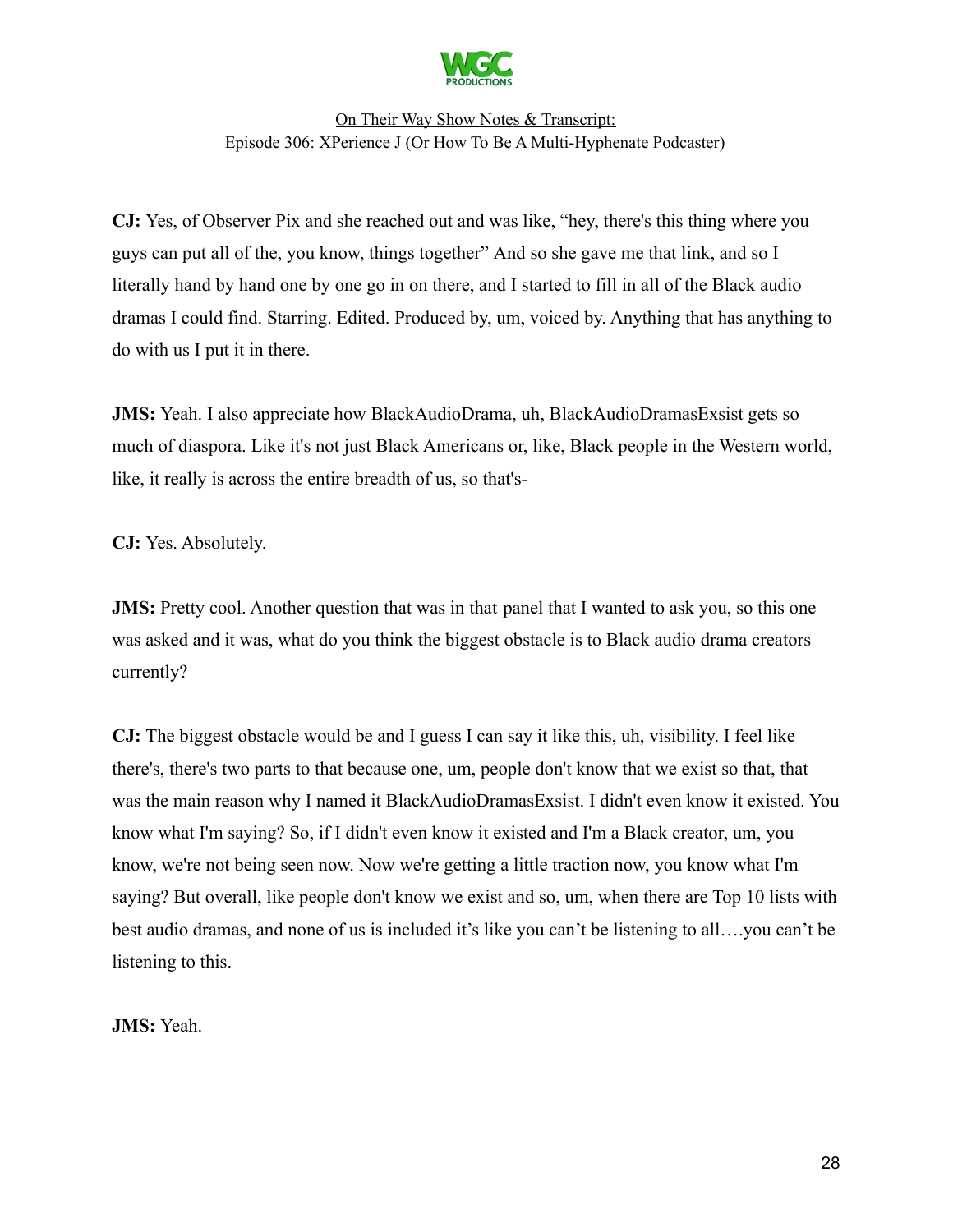

**CJ:** Because if you listen to any of our, you know dramas, you would see that, come on, it's some that's up there that's much better than the ones that are listed. And no shade to, you know, my white counterparts, but you know what I'm saying?

**JMS:** I know what you saying.

### **CJ & JMS:** Yeah.

**CJ:** It's, it's just like come on you, you can't, you have to be a little more well well-rounded than that or you might see one in the list and you're like, "oh, thanks." But there's no way that only one of us is as good as the other ones. So visibility would be in the main, the main thing, and then on top of that, um, there are so many people who don't even know about audio dramas at all.

**JMS:** Yeah.

### **(Crystal Laughs)**

**CJ:** At all! Like, forget….so imagine when they find out we're not going to be the first ones at the top of the list they find. So that, that, you know, that, that drops us down even more. So, um, I think if we had a, more like a major platform that would just really push us, that would be great. That would be beautiful, but you know, I'm not going to hold my breath with that. So, that's why I'm trying to do my part and to just getting the word out. Cause we can't wait around hoping somebody is going, gonna save us from the castle.

**JMS:** Hmm. All right. Um, oh, within that, you're mentioning visibility. I want to know, like, how do you go about marketing your own shows to, like, reach as many people as possible?

**CJ:** I'm not great at that.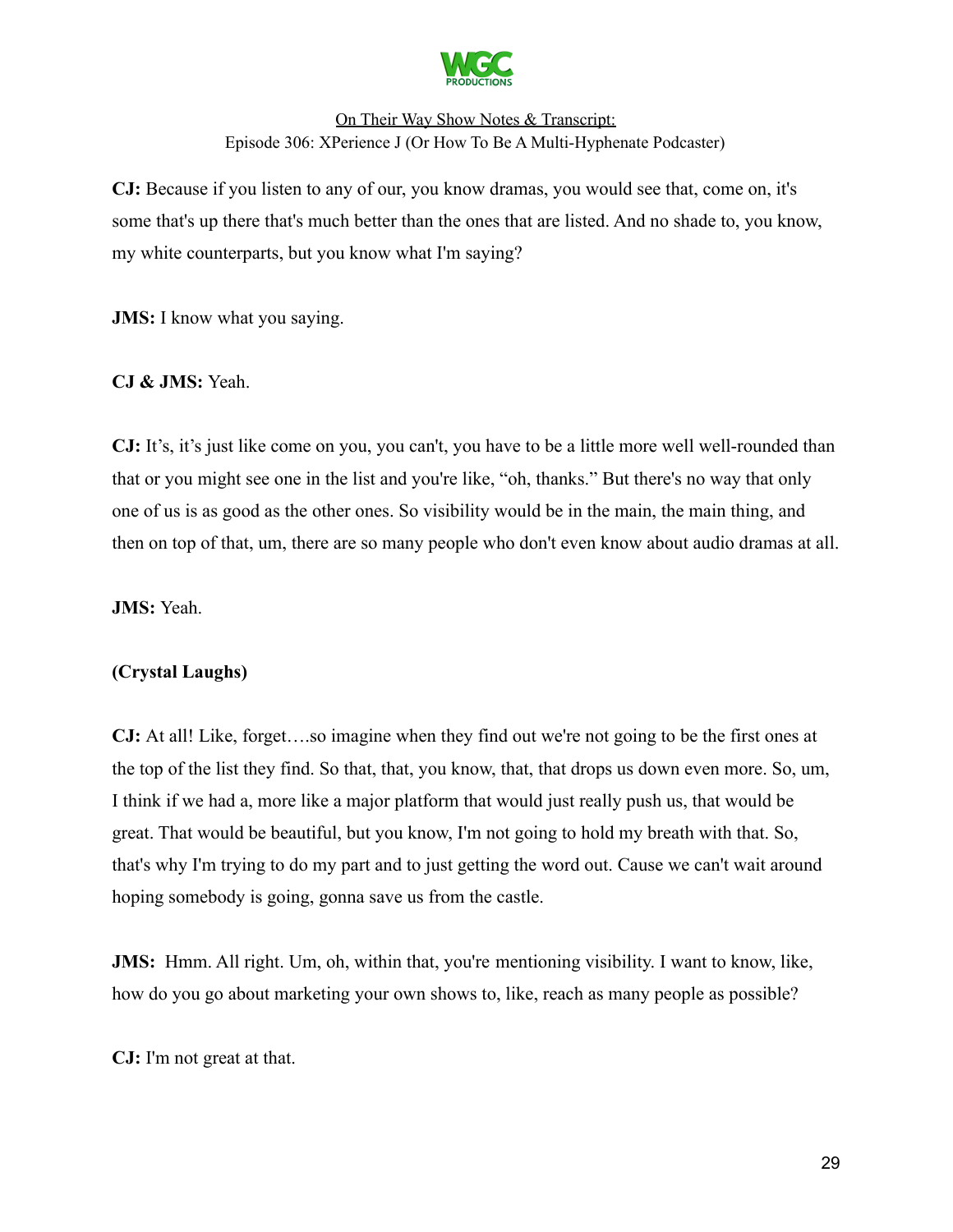

# **(Crystal Laughs)**

**CJ:** I guess I see a lot of other people promoting their shows more than I do promote my own shows. I'm more of a "I'm promoting myself," and then when I promote myself, you're going to see what I do, and I don't know if that's good or bad. I haven't figured it out yet. Um, but that's just, that's just what I do. So, I will promote the heck out of XPerience J with anything I do cause a lot of people were like, "man, I didn't even know you did that." And I'm like, "yep, do that too."

#### **(Jade and Crystal Laugh)**

So, I just, that's how I go about promoting my shows cause I don't, I am the type of person. I don't want to push me down your throat, um, I want it to be to where you come looking for me. So, I'm not going to be every single day go listen to Past Due, go listen to Past Due, you know, Past Due exists at this point, you know what I'm saying?

#### **JMS:** Mhmm.

**CJ:** Um, I just do my other things. I enjoy poetry and, um, I enjoy hip hop and all those types of things. I'm a songwriter. I, you know, so, I just got into Tik Tok and being funny and things like that, so, um, which has gotten a lot of feedback that I didn't think it was going to get by the way.

#### **(Jade Laughs)**

Um, so I was just like, oh, okay. I can do that. Um, so I just, I want to promote myself because at the end of the day, I want XPerience J to be a brand, and then once you know, XPerience J you're going to go looking for all the things that I do.

**JMS:** Alright. Alright. Oh, one more thing that I kind of got from like the last couple of questions, from a couple of questions ago, you were talking about, like, how you weren't, how you weren't ready to do, like create an annual Black, uh, Black podcast festival *yet.* And that *yet* had me intrigued. Is that something that you're interested in?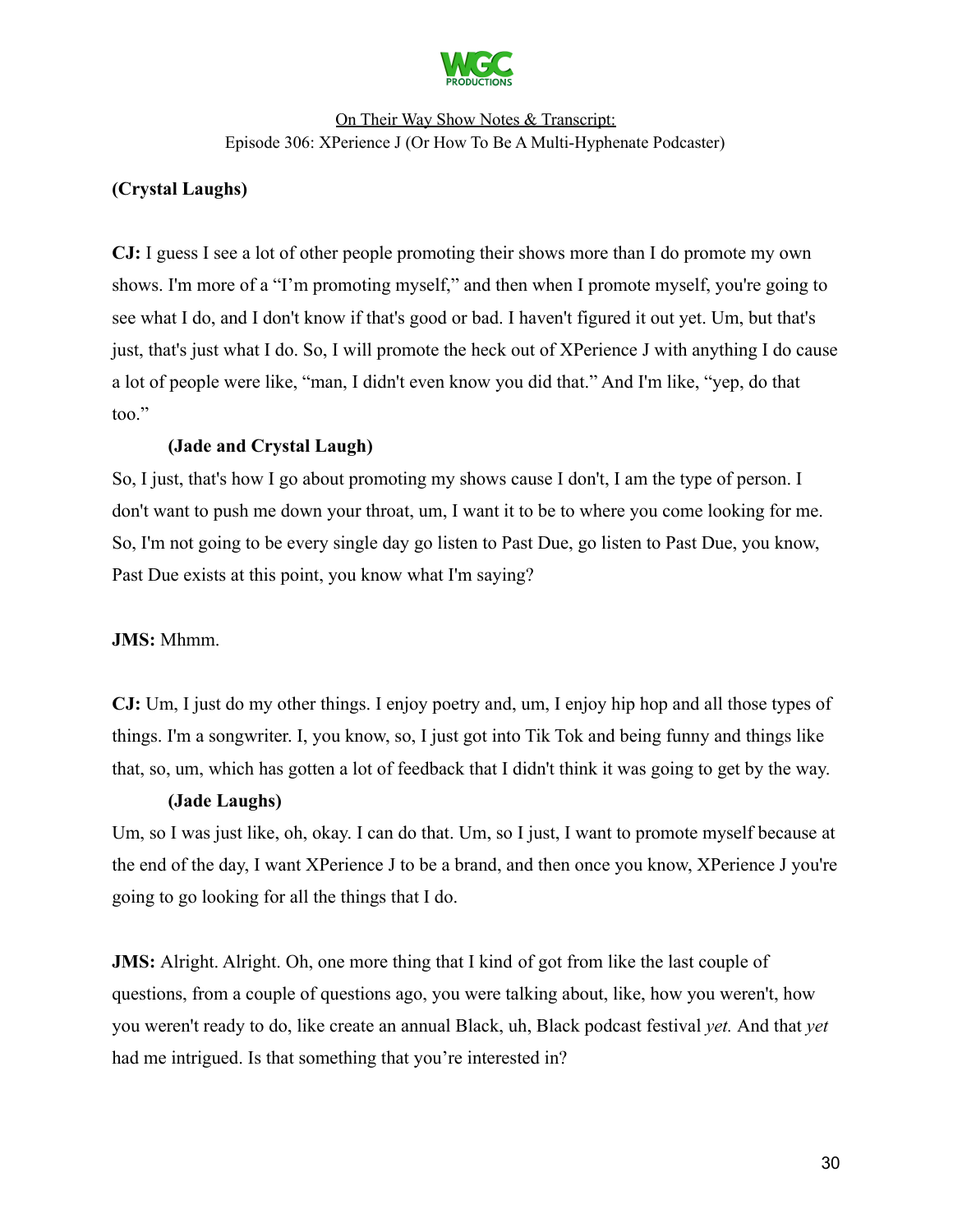

**CJ:** Absolutely.

# **(Crystal Laughs)**

Absolutely. It's it's coming. It's going to happen. BlackAudioDramasExist, we're going to have one also BlackWomenSpeak I want to do, you know, a yearly thing with that too, because I just think that's so dope. Um, but again, I can't be a one man band forever, you know?

### **JMS:** Mhmm.

**CJ:** I need people to round the troops and help and things like that, and you know, but definitely it is in the works. I've written, you know, things out, okay, this is how it's gonna look and things like that. It's just about having the time and the help, because I know that I can't do it alone.

**JMS:** Mhmm, and….Okay. Okay.

### **(Crystal Laughs)**

I look forward to that and that's going to be, that's going to be real exciting and I will buy tickets to go to that. Um-

**CJ:** Thank you.

**JMS:** Totally, totally. So, another thing that I wanted to ask about was you started audio dramas relatively recently, as you mentioned, relatively, and you started BlackAudioDramasExsit even more recently, but I do want to ask, like, have you noticed any changes since you started it and where the state of Black audio dramas is now? Have you noticed any shifts?

**CJ:** Absolutely. Um, I will say when we first started BlackAudioDramasExsist, I mean, people were paying attention to certain shows, like shout out to Yhane Smith. Harlem Queen is a crossover show.

### **JMS:** Mhmm.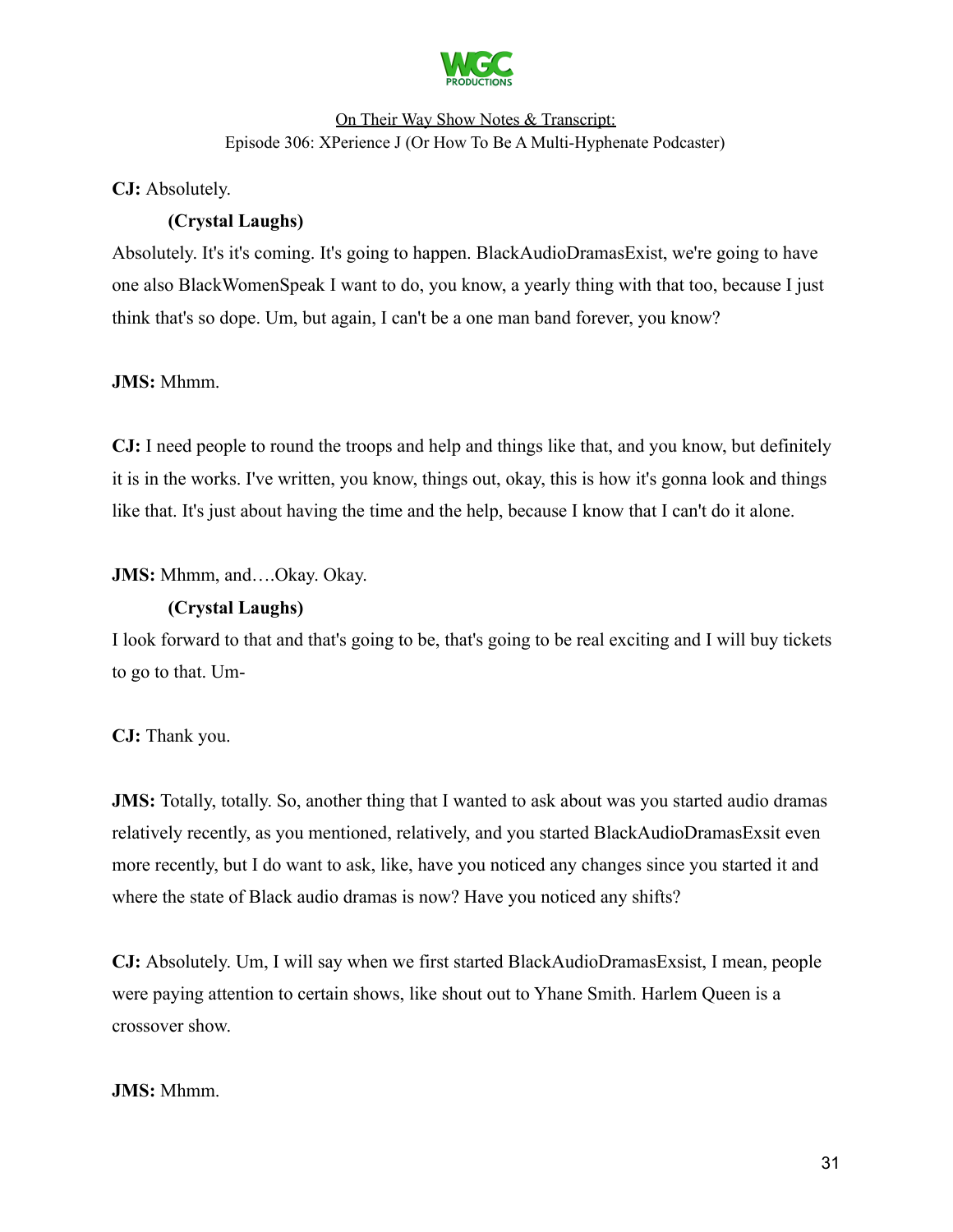

**CJ:** Um, and so that was the one audio drama that I knew of that was by a Black person that *everybody* kind of knew in the audio world, you know. If you mentioned it, 9 times out of 10, if they listen to audio dramas, they know about Harlem Queen. And so, especially during Juneteenth, and matter of fact this just popped up on my, uh, what is it called when they show you a year ago today or whatever-

### **JMS:** Oh, your memories?

**CJ:** Memories, yeah. And even on IG. We had, at that time, I want to say 10, 10 black audio dramas in the top, um, 100 of Apple Podcasts. Um, which had never happened before, um, at one time. We also had, uh, several of us featured in the, uh, I forgot what they call it, but basically new Fall….something, they gave it a category on Apple Podcasts' main pages.

**JMS:** Uh-huh.

**CJ:** So a lot of those things were not happening until like we became a thing and started reaching out saying, "hey, y'all need to promote us and y'all need to do this and that, you know?" Um, so during that time, like, I would say the majority of...not that people weren't listening before, but the majority of my lessons came around once BlackAudioDramasExist, uh, became a thing.

One day I had this many and the next day I was almost at, you know, I want to say maybe I had like 2 or 3000, by the time we had produced, you know, published and all that other stuff, and came out with BlackAudioDramasExist, I was already at 10,000.

**JMS:** Oh, gosh.

**CJ:** Yeah. It, it jumped. I'm not even gonna...it jumped.

### **(Jade Laughs)**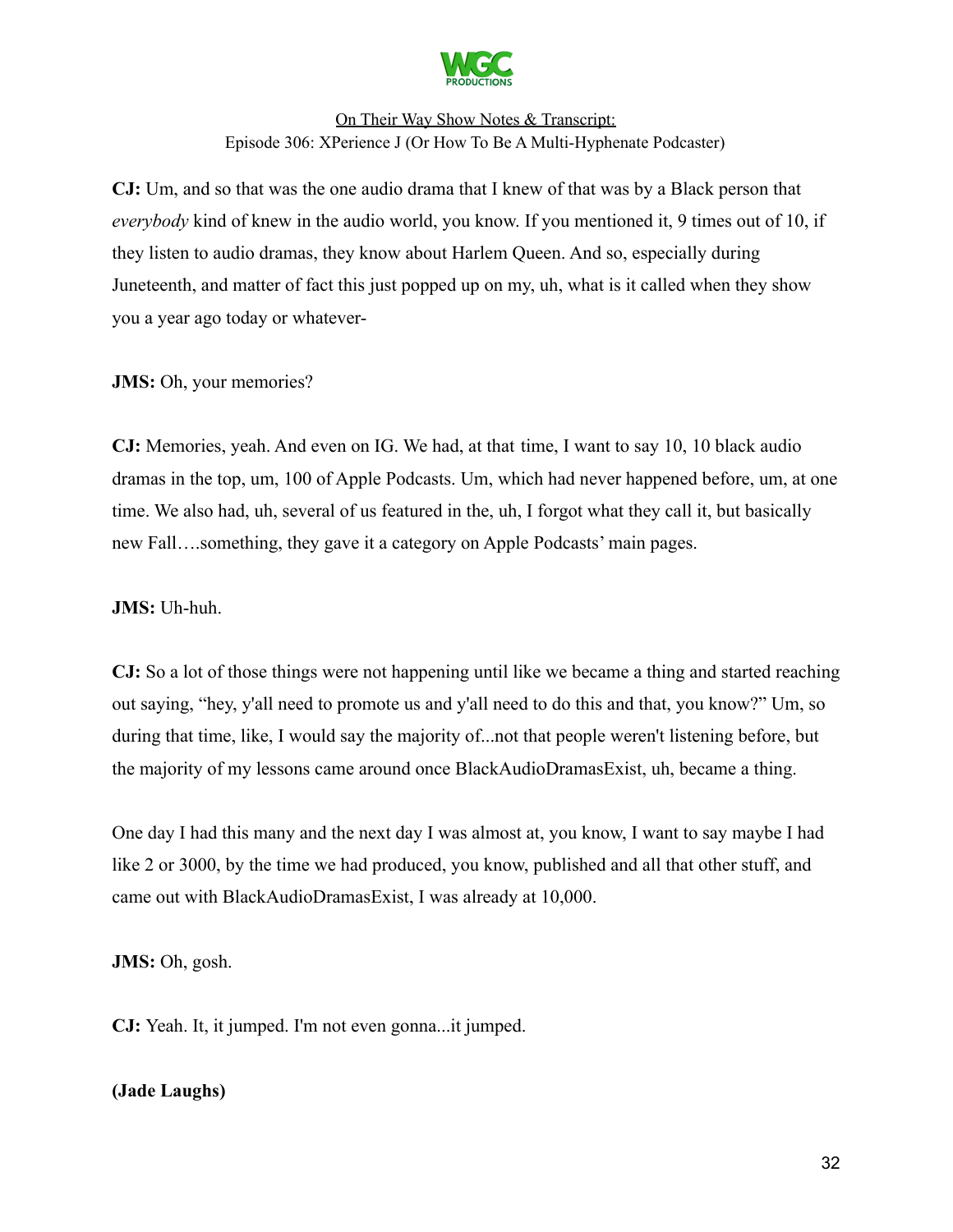

**JMS:** Oh, that's really, that's really impressive. That's so cool. Alright, uh, here's, here's another question that I, that I had as well, cause you kind of, you've kind of been mentioning it throughout the podcast is that during 2020 you underwent a period of creative burnout, and I wanted to ask now that it's 2021, you're working on season two, you're you're doing other stuff, so I wanted to ask like how you manage your time and yourself, so that….to avoid that creative burnout again?

**CJ:** Um, I'm not.

# **(Crystal Laughs)**

**JMS:** Okay. Got you.

**CJ:** I'm not fully out of the creative burnout, honestly, which is why it was helpful to have those things in place like writers, because honestly, I was like, ain't nobody getting no season two. Won't be no season 2.

# **(Jade and Crystal Laugh)**

**JMS:** You got what you got.

**CJ:** Got what you got. Enjoy it. She goin' be alright. Keena, will be alright. Um-

### **(Jade Laughs)**

And then people were like "you have to, you have to," and I just felt the pressure that made me even stall even more because I was like, "people really want it and I'm going to tick a lot of people off if I don't." And so I was just like, okay, fine, but I will compromise, but I need to figure this out because I can't be the one man band again, going, you know, the second time around. So I was able to hire some writers who, you know, literally all I'm going to have to do is go and edit, and that is great compared to everything else I would have had to do.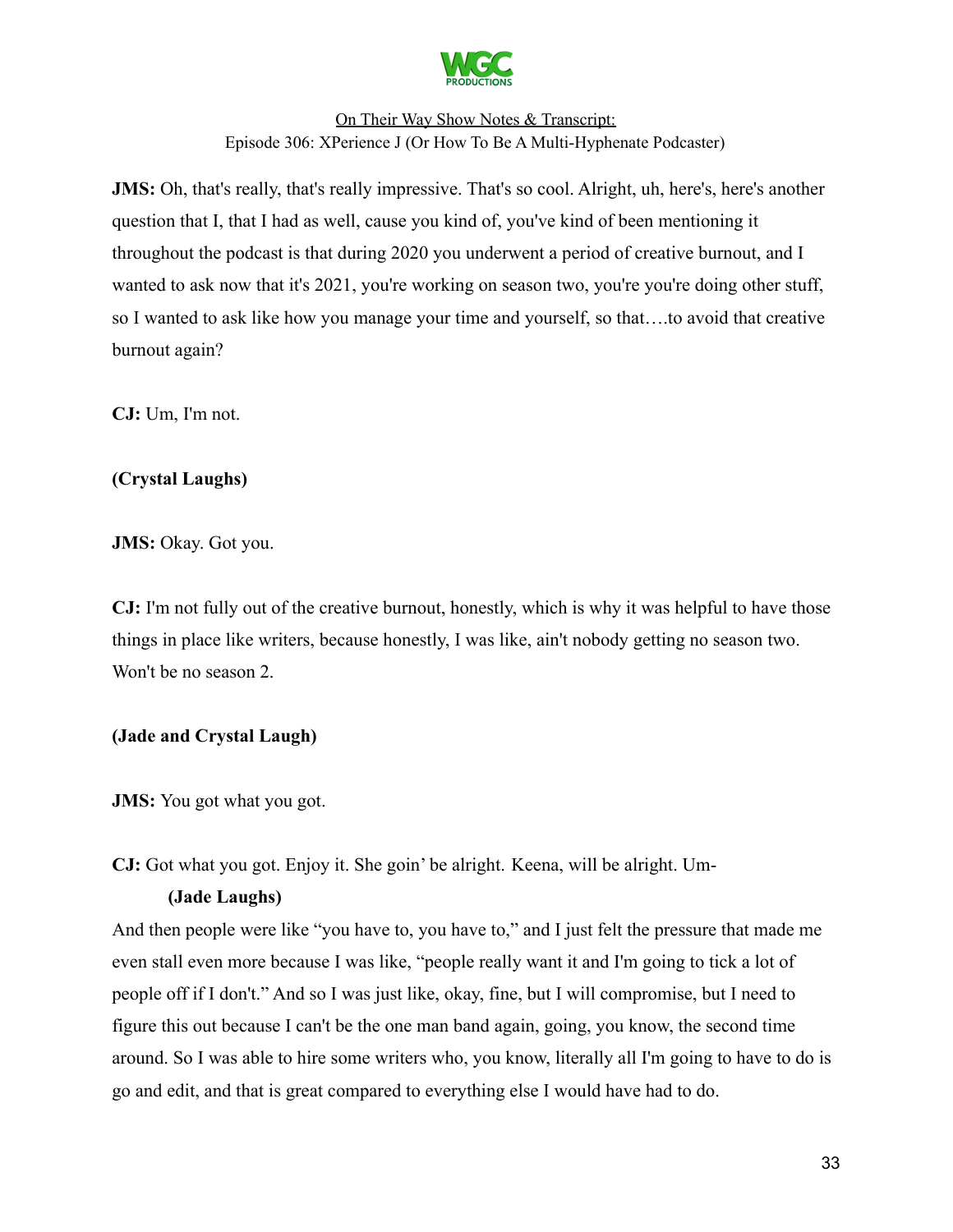

**CJ:** I will say I, I say no to things now.

**JMS:** Oh, that's really good.

**CJ:** Yeah. I say no, and with no hesitation, like I, I found my boundaries in 2020.

### **(Crystal Laughs)**

And I stuck to them. I was a person...and I'm not a person who doesn't….well, I guess, um, who doesn't know her boundaries or, you know, but I, when I like you, I will kind of bend them so to speak. Yeah, I noticed that about myself cause like, you know, people who don't exert their boundaries, they're kind of, um, usually people consider them like a pushover, you know what I'm saying?

### **JMS:** Mhmm.

**CJ:** And I never equated that with that other part, and I actually learned this in therapy. She's like, you know, you don't have to be a pushover to, to be, you know, not sticking to your boundaries because you equate one with the other, like somebody who's timid or whatever, you just let people do whatever. She's like, that's, that's not, that's not what that means, you know?\

### **JMS:** Mhmm.

**CJ:** Um, but you need to stick to, if you, if the answer is no, and it doesn't have to be, "well, maybe a little later", if your answer is no, no is a complete sentence.

### **JMS:**Yeah.

**CJ:** Um, and so just learning that because I realized, like I said before, when I like people, I will be like, "okay, well give me an hour to get myself together."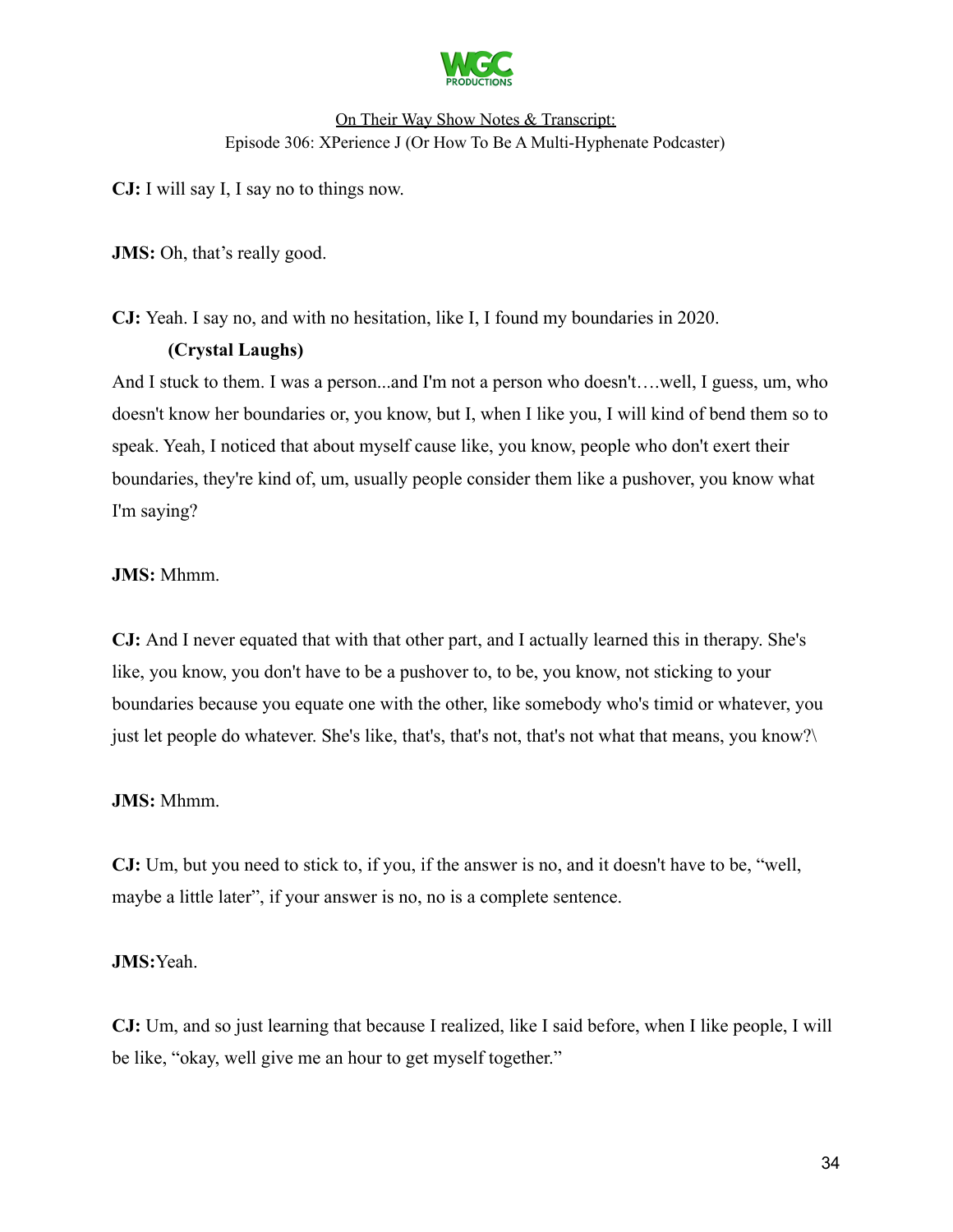

**CJ:** But now it's just like, "yeah. I don't think I'm going to be able to do that." Just being okay with that and saying no to certain things, everything is, is not necessarily for you or you're not going to miss out on anything by saying no to somebody.

**JMS:** I think that is a very, I think that's a very important lesson that a lot of people, including myself, could always learn, always relearn.

### **(Crystal and Jade Laugh)**

Okay. Um, well kind of winding down, but I did want to get into this question cause I'm curious. So, in your bio, it states that, uh, you recently established, Shhh! Jus' Listen Media, and I want to know, like, what spurred that decision and what exactly is Shhh! Jus' Listen media.

**CJ:** So, basically it's going to be the home of all things audio dramas, all….like basically no visuals, all audio. And so I established it, but I haven't put anything out per say under that title yet, other than I did do a collaboration, um, with Faith, um, called Highway Child back in October, it was for the, uh, The 11th Hour Audio. So, basically you do horror and scary kind of things or whatever. Som that was the first time I introduced, um, Shhh! Jus' Listen, uh, at all. So, you know.

But I haven't put out, like, our premiere or staple project yet, which I'm also in the process of writing. It will actually be, like, I was saying before an audio movie. So, it will be, it will be an audio movie, that I will introduce it to the world that way to kind of show the things that are that we're doing, and will do.

Like, I see people with, you know, production companies and like channels or whatever, but that's, that's how I want this company to be. I want it to be all things, audio where you can literally, at five o'clock this comes on at seven o'clock this comes on-

**JMS:** Like a station.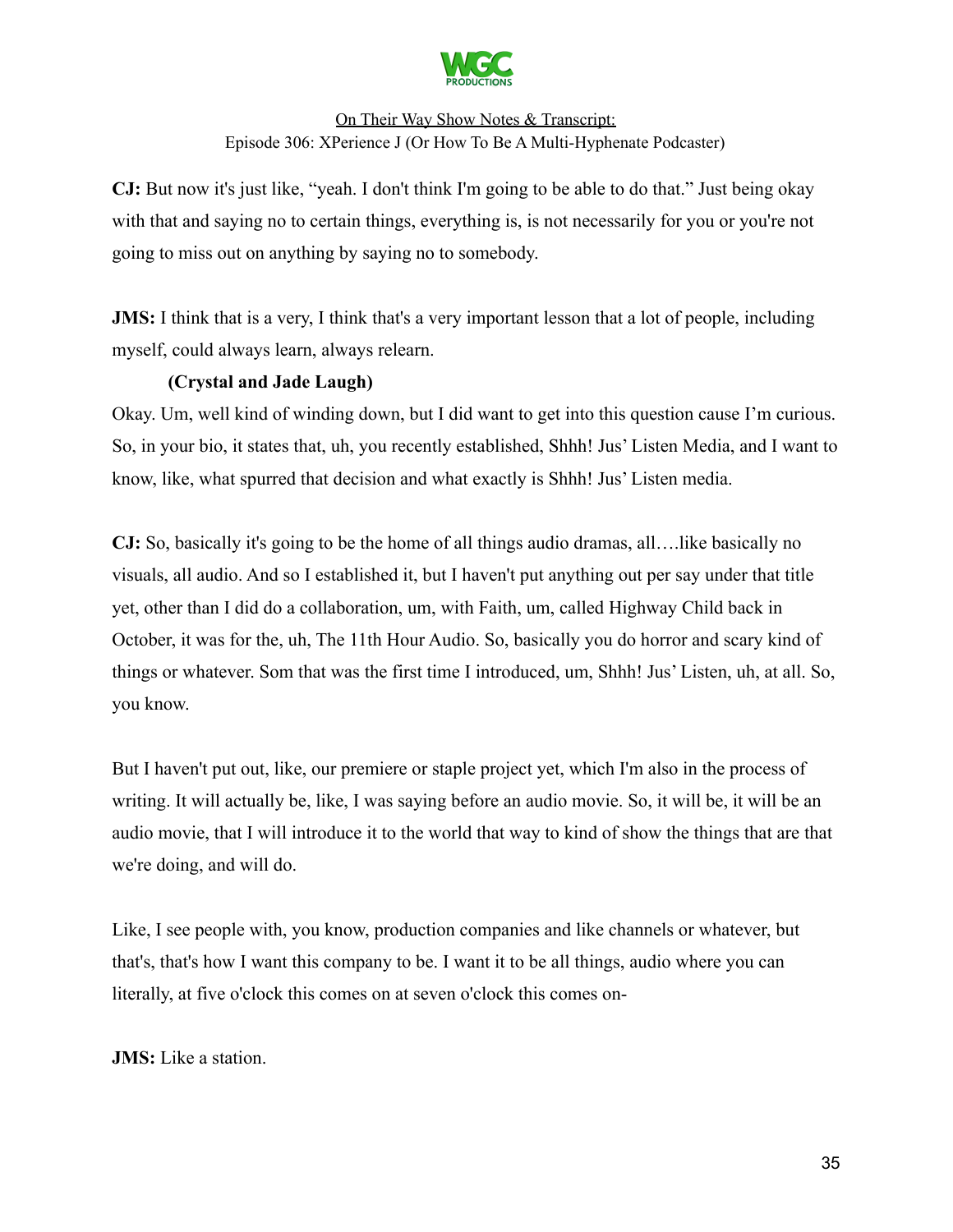

**CJ:** Like a real station. So that is what I'm working towards. Um, and eventually, of course it will be, you know, my projects for now, but eventually once I get the funding and things that I really need, I want to open it up to other Black creatives to come put their, their audio dramas and their audio, whatever on the channel, you know?

**JMS:** Bet.

**CJ:** Yeah.

**JMS:** Power to you with that. That sounds really dope.

**CJ:** Thank you.

**JMS:** Okay, so we're at the end the interview more or less, but before we get to like our last, last question, I do want to ask, are there any podcasts or audio dramas you're listening to right now that are, like, really….that you just really love and enjoy?

**CJ:** COVID 39 has, is a dope podcast. That was, I guess, out of the whole time, like over the pandemic, that was the one that really kept my attention the most. Um, and….to where, like I was like, they released their last 10 episodes and I was just like, "oh my God, I need more."

### **(Jade Laughs0**

Like, it's really really, It's really, really good. Um, Of course Harlem Queen. I had to listen to it over because the first go around, I don't think I appreciated it enough-

### **(Crystal Laughs)**

And so I went back and I listened to it again and shout out to Yhane, I was blessed to do the sound design for her second podcast. Um, The Courtship Of Mona Mae.

**JMS:** Oh really?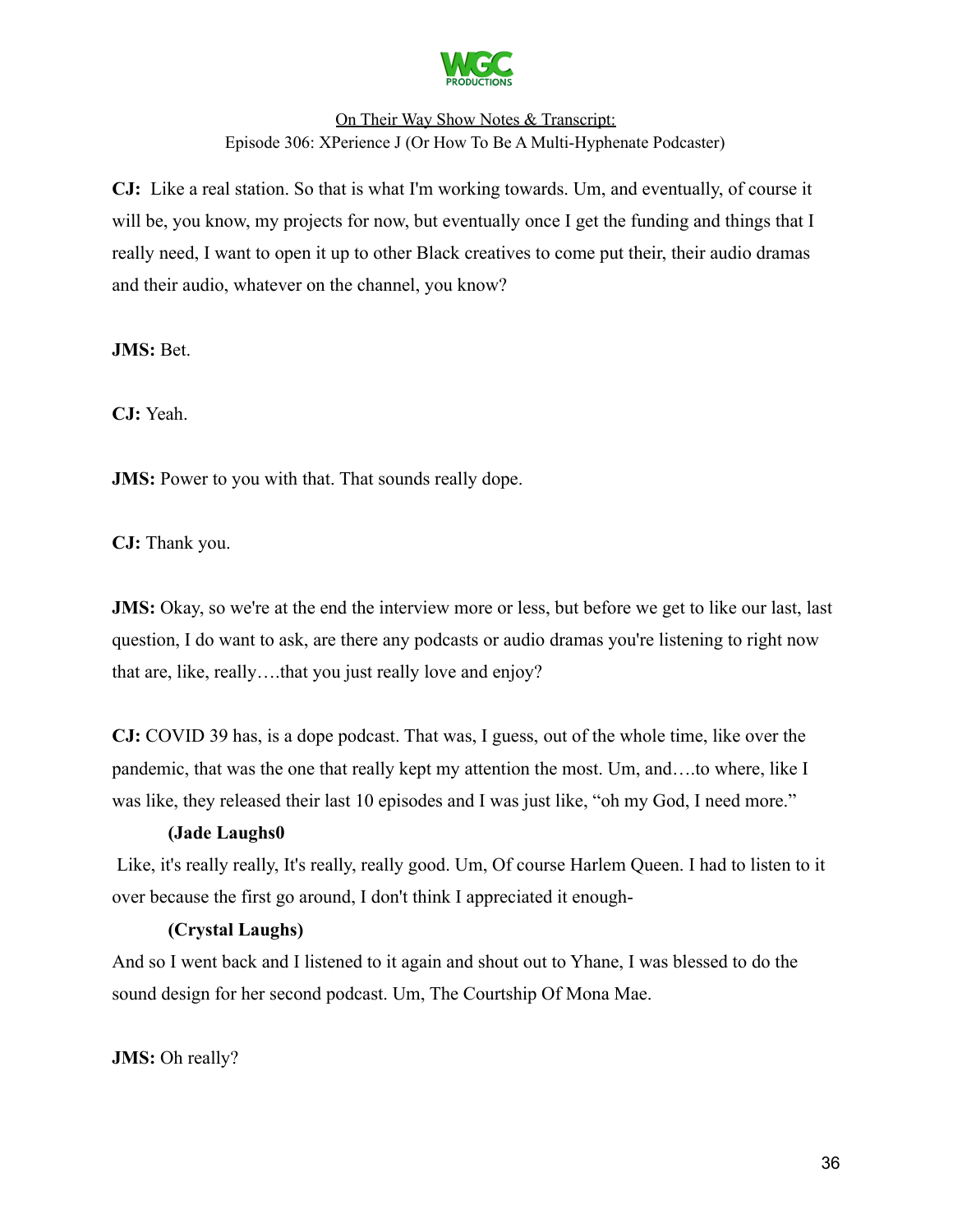

**CJ:** Yes.

**JMS:** Oh, that's so cool.

**CJ:** And I'm actually working on her third season of Harlem Queen and the first season, I mean, the first episode is out now.

**JMS:** Yeah. It just dropped today.

**CJ:** Yes. So, I was blessed to be able to be a part of that. Um, but yeah, I, and I'm going to go listen to it. Like, I didn't do the sound design on it because that's how much of a fan I am. So, I'm really going to go and listen to it again. Um, Who else? I don't know how recently it was, but I started listening to Handmaid's Tale, the audio version?

**JMS:** Like Handmaids' Tale the Margret-

**CJ:** Yes.

**JMS:** Oh, I did not know they had an audio version. Is it like a fiction, like a different story within the universe or-

**CJ:** It's like a fiction podcast version of it just, you know-

**JMS:** Oh snap!

**CJ:** I know! I didn't know. I just found out the other day and I started listening, like I never watched the whole, all of the seasons.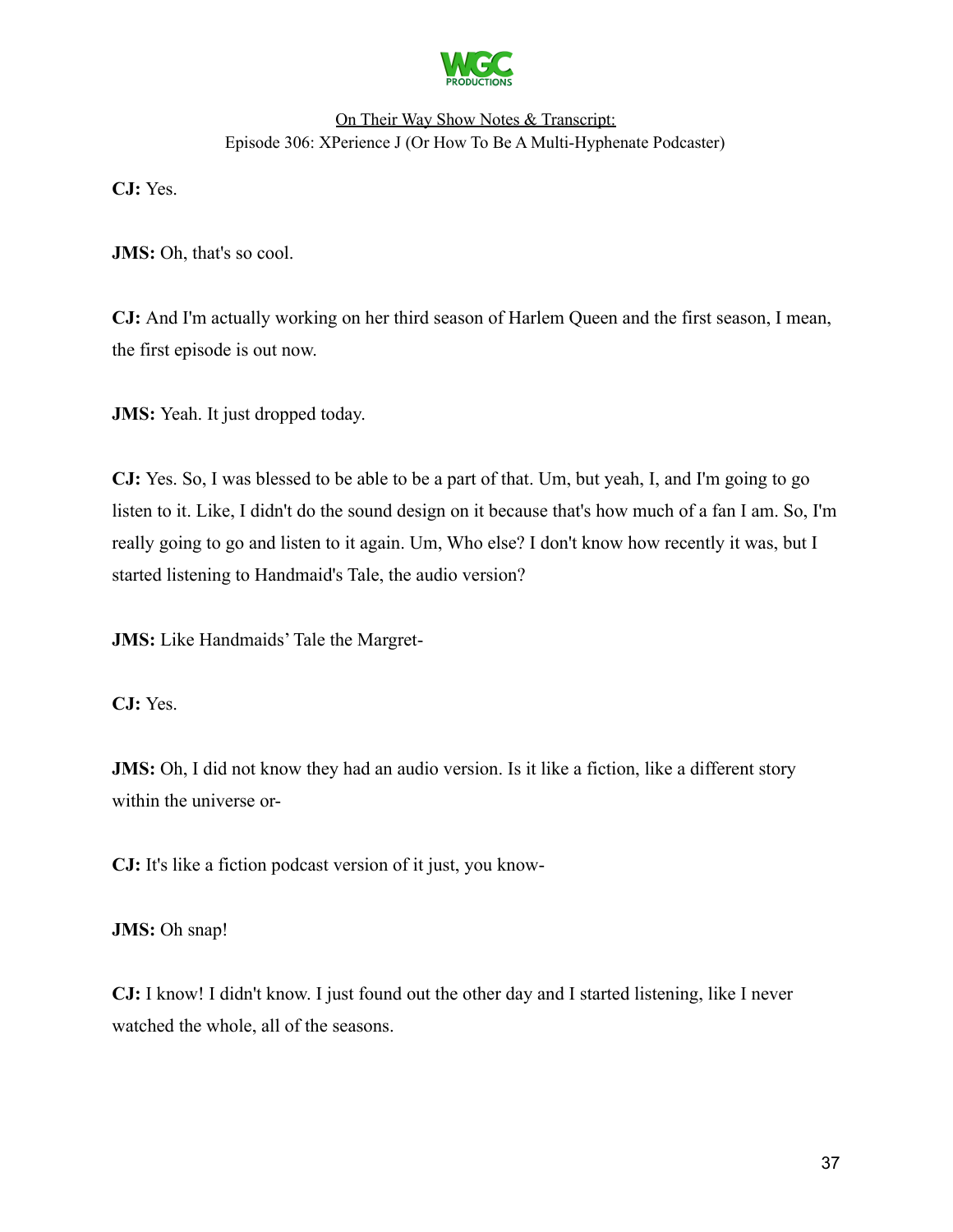

**JMS:** I definitely lied then cause I said that was going to be the second last question but that brought up something new.

**CJ:** Okay.

# **(Crystal Laughs)**

**JMS:** So, so, like the concept of, like, a handmade, uh, The Handmaid's Tale audio drama is, like, kind of blowing my mind right now. Cause like it was a book now it's a TV show now it's an audio drama.

**CJ:** Right.

**JMS:** And with you starting like your own station, with Shhh! Jus' Listen media, I'm kind of asking you are you interested at all in, like, multimedia creation like that? Like you make it an audio drama, you're going to sell the TV rights or like be a co-producer on the television show. Maybe write a book about it in the universe. Like, is that something, yeah, you'd be interested in.

**CJ:** Absolutely. I'm not against film at all, you know, and other and TV, like I told you, like, I know, um, Kiss was a book first, you know what I'm saying? And then we were going to do a film we just didn't have the funding, but you know, I am speaking it into the universe that I'm going to have all the funding that I need to do all the things I want to do, and so absolutely film and television will be a part of that also, just not under, you know, the Shhh! Just Listen brand. but overall we will do it.

### **JMS:** Okay.

**CJ:** I want to keep that pure. You know what I'm saying? I want it to be audio. Of course you can have other sectors like the same name and then say, put a little visual behind it or whatever.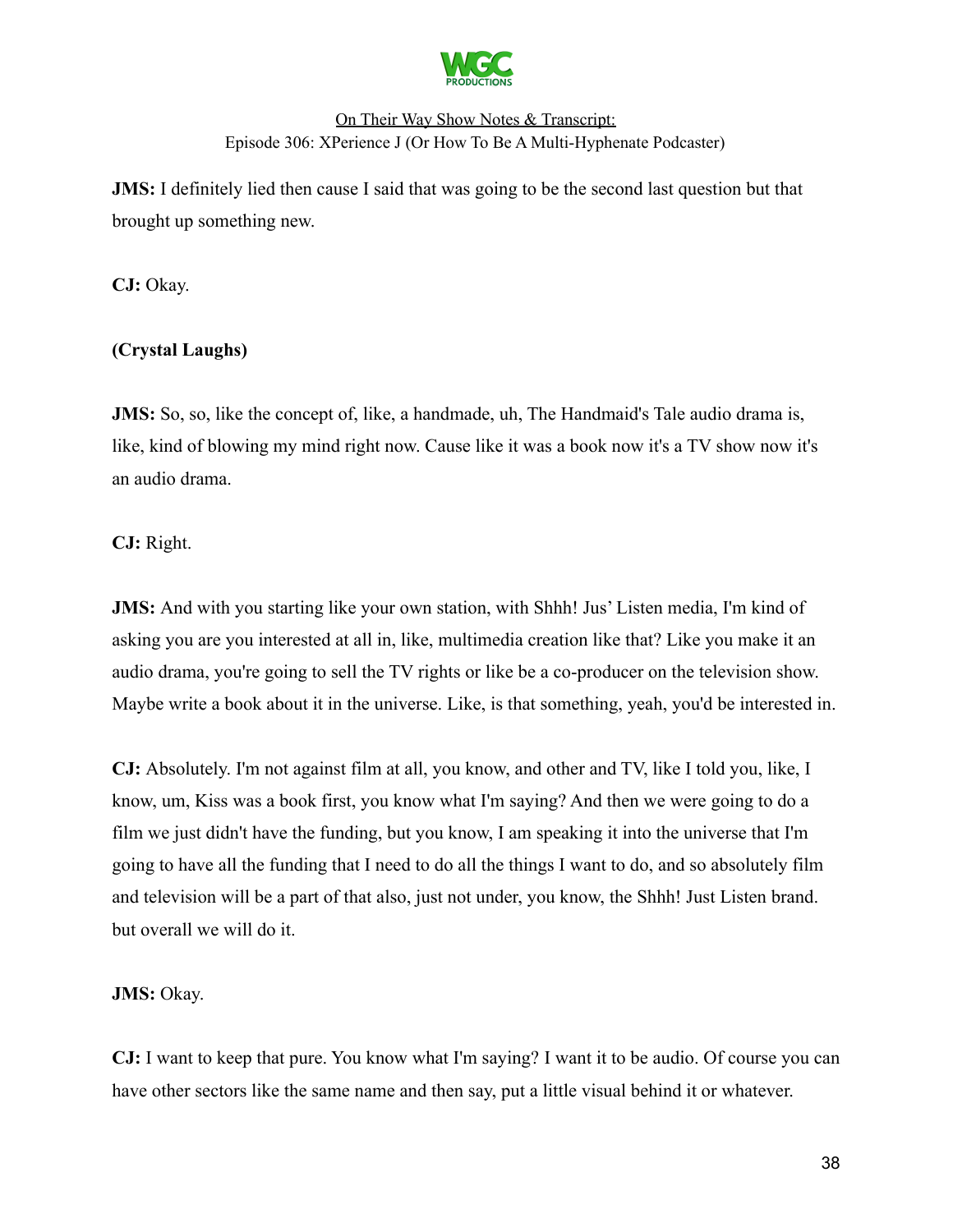

**CJ:** And this is the reason why, because I know sometimes when you get into other sectors of media, audio gets lost in the sauce because of that.

**JMS:** Yeah, it's still seems like a second option instead of the first, yeah.

**CJ:** I want it to be the other way around when it comes to my media company. We do audio here, but, oh, you want to, you want to film or whatever, okay. We'll do that too.

**JMS:** Cool. Alright, so this is going to be the last question right here. So Crystal, you are doing really cool stuff. I think your idea about Shhh! Jus' Listen media, I think that's really cool, and I will look forward to, like, seeing what that becomes. Past Due season two is going to come out soon and that's going to be fantastic, I know it. Kiss is going to have an audio movie or a faceless film, as you say, it's going to be, like, really cool stuff. You're doing really cool stuff. So. I want to know, like, with all of these things that you're doing I want to know how you'll know when you've made it?

**CJ:** It's funny. I think I was just talking about this not too long ago. About how do you know when you've made it, um, when I've made it I will, I will say, cause I'm harder on myself than anybody else. So, anybody's criticism and everything, like, that's nothing compared to the criticism I give myself, which is not a great thing, but it, it gives you, I guess, a lot tougher skin when it comes to dealing with people cause it's like that you said that, oh, that's nothing. I do that to myself all the time.

**JMS:** You should here what's going on in my head.

**CJ:** Right.

### **(Crystal and Jade Laugh)**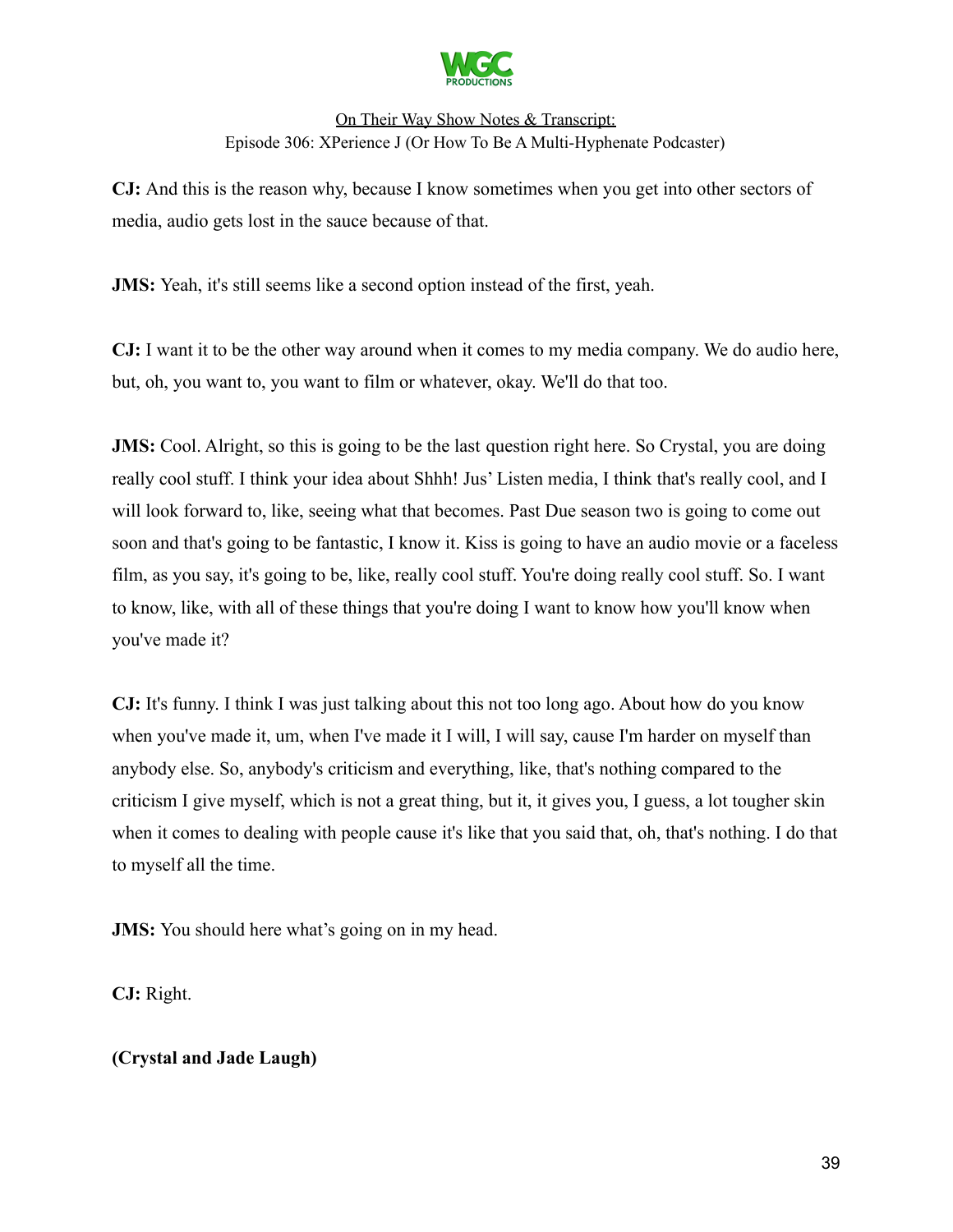

**CJ:** So that's nothing. But when I, I think when I make it is when, um, I'm uh, when I'm no longer afraid to just do it. I have a lot of fear when it comes to certain things, and of course my motto has been for last year and this year do it afraid, just do it afraid. And a lot of the stuff that I'm doing, I know everyone's like, "oh, that's so cool." I am scared out of my mind to do some of this stuff that I'm doing because it's...it''s going to be much bigger than me. And I know that and trying to conceptualize that is not an easy thing for an overthinker, but I'm going to keep overthinking it and trying to conceptualize and you can't.

#### **(Jade Laughs)**

**S**ome things are just, it's above me now. It's bigger than me.

**JMS:** Yeah.

**CJ:** Um, and so. I, and I, as I see it playing out before me every day, I'm literally in awe, like, even down to this interview, like, wow, you want to talk to me? Okay.

### **(Jade and Crystal Laugh)**

Um, you know, so things like that, but I think when I actually make it is when I'm not just telling myself, I'm not like, cause right now, like I said, I'm doing it afraid, but once I'm actually no longer afraid at all to just move when it's time to move, that's when I'll know I made it cause there's, there will be no reason. I will have no reason to be afraid, you know?

### **JMS:** Mhmm.

**CJ:** Um, so yeah, I'll think I've made it once I'm no longer afraid to just do dope shit, excuse my language-

#### **(Jade Laughs)**

That's when I'm just no longer afraid. All right.

**JMS:** Yeah. Okay. Well then thank you for sharing your answer. Could you tell us, could you tell the people where they can find you?